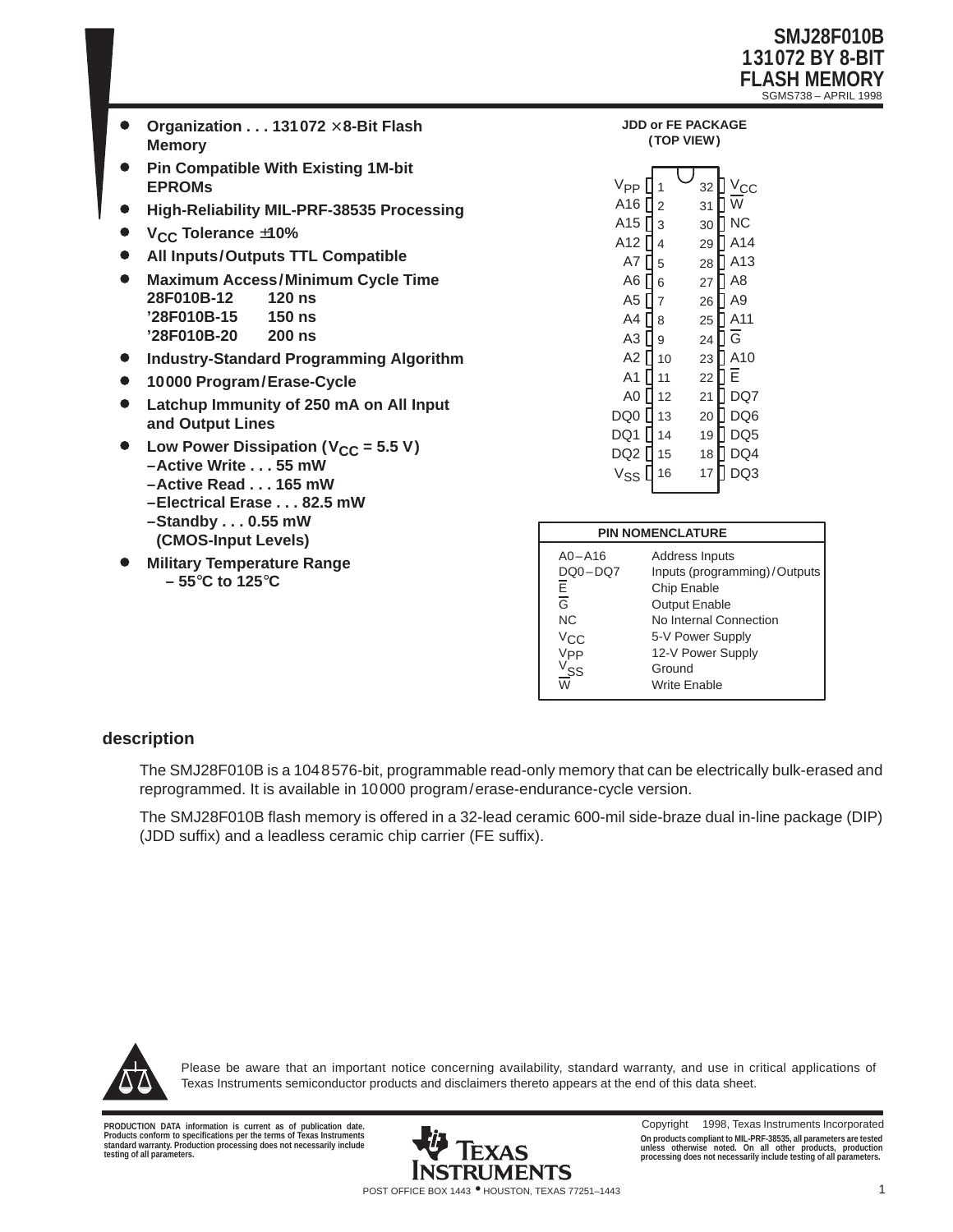## **device symbol nomenclature**



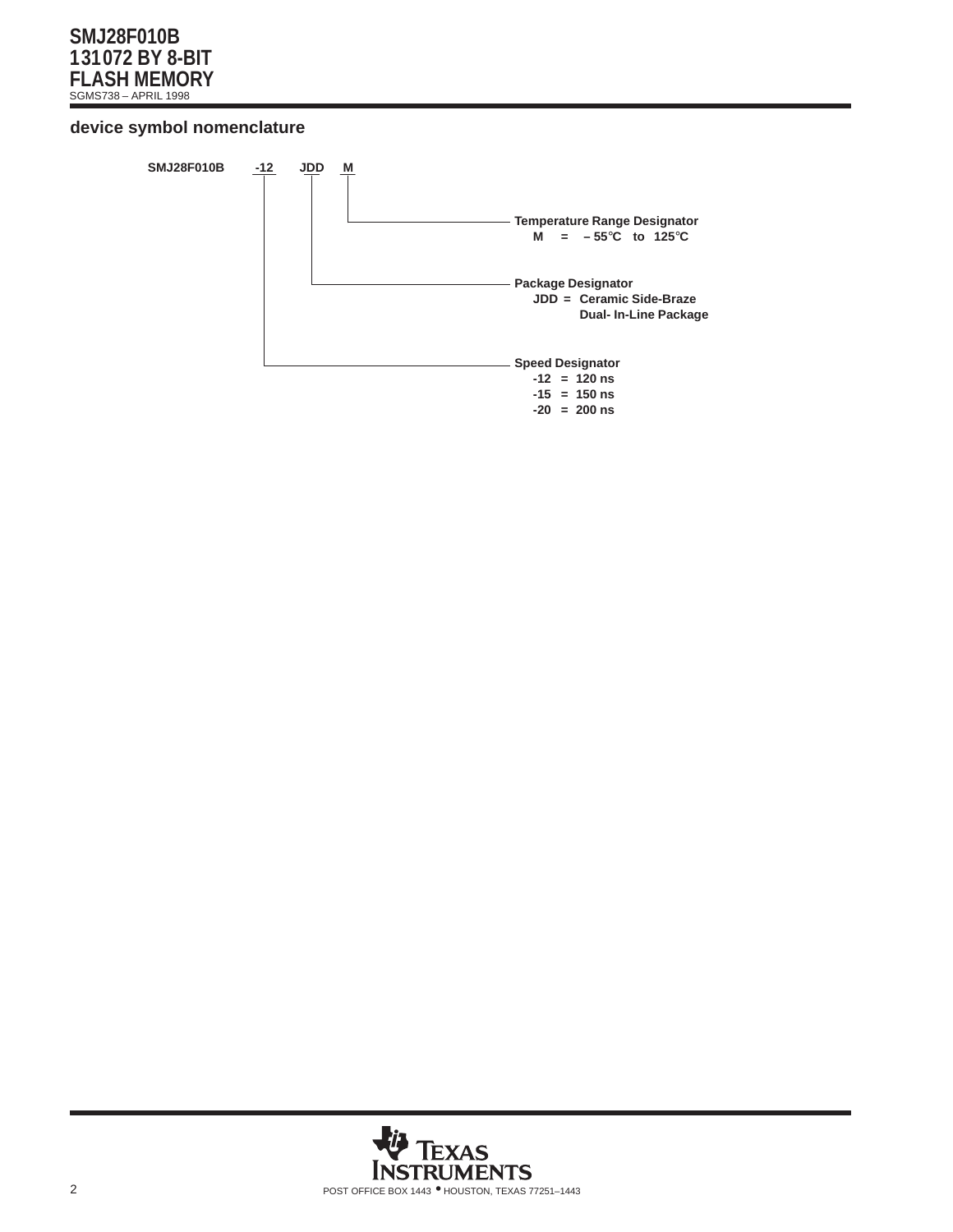# **logic symbol†**



† This symbol is in accordance with ANSI/IEEE Std 91-1984 and IEC Publication 617-12. Pin numbers shown are for the JDD package.

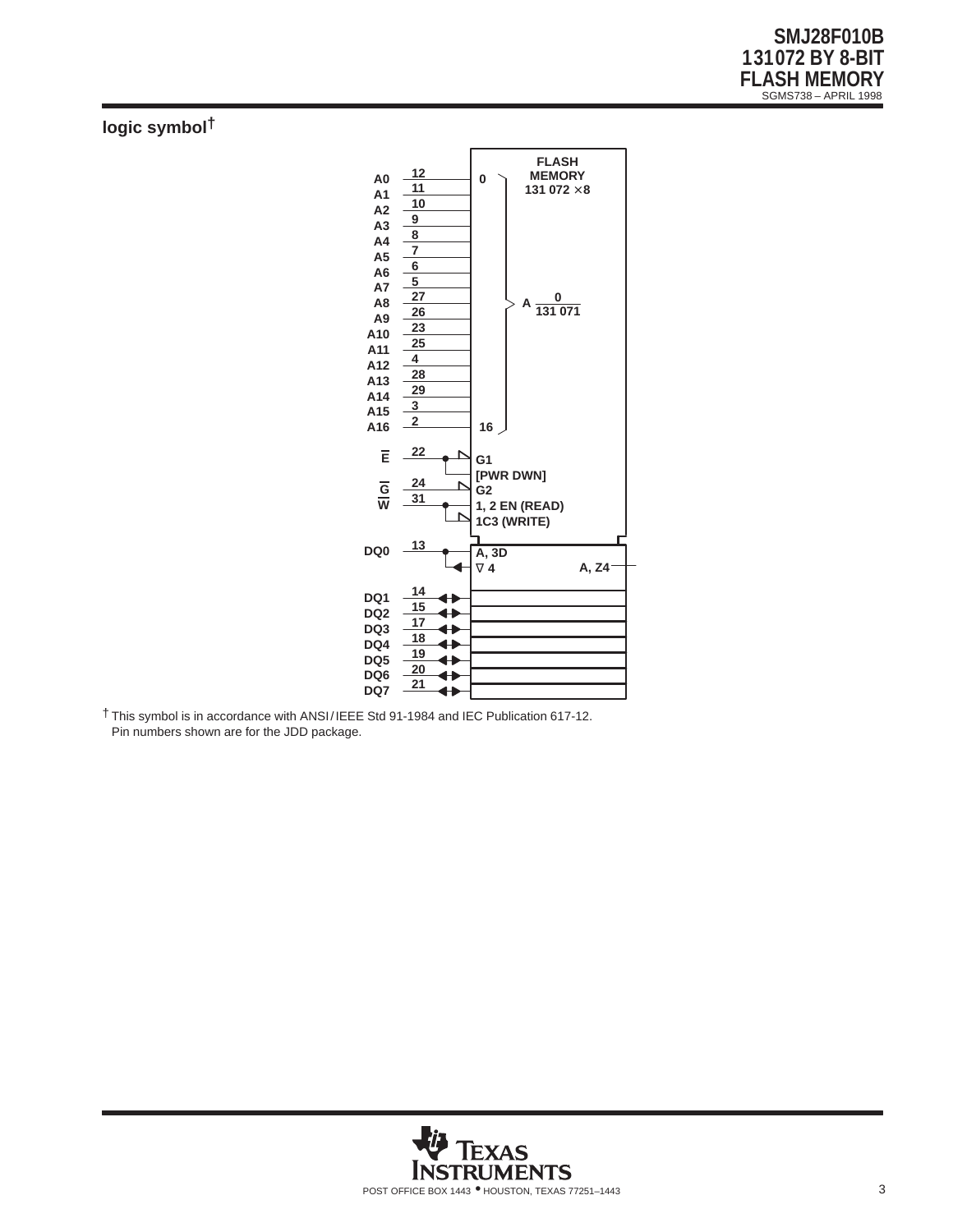## **functional block diagram**



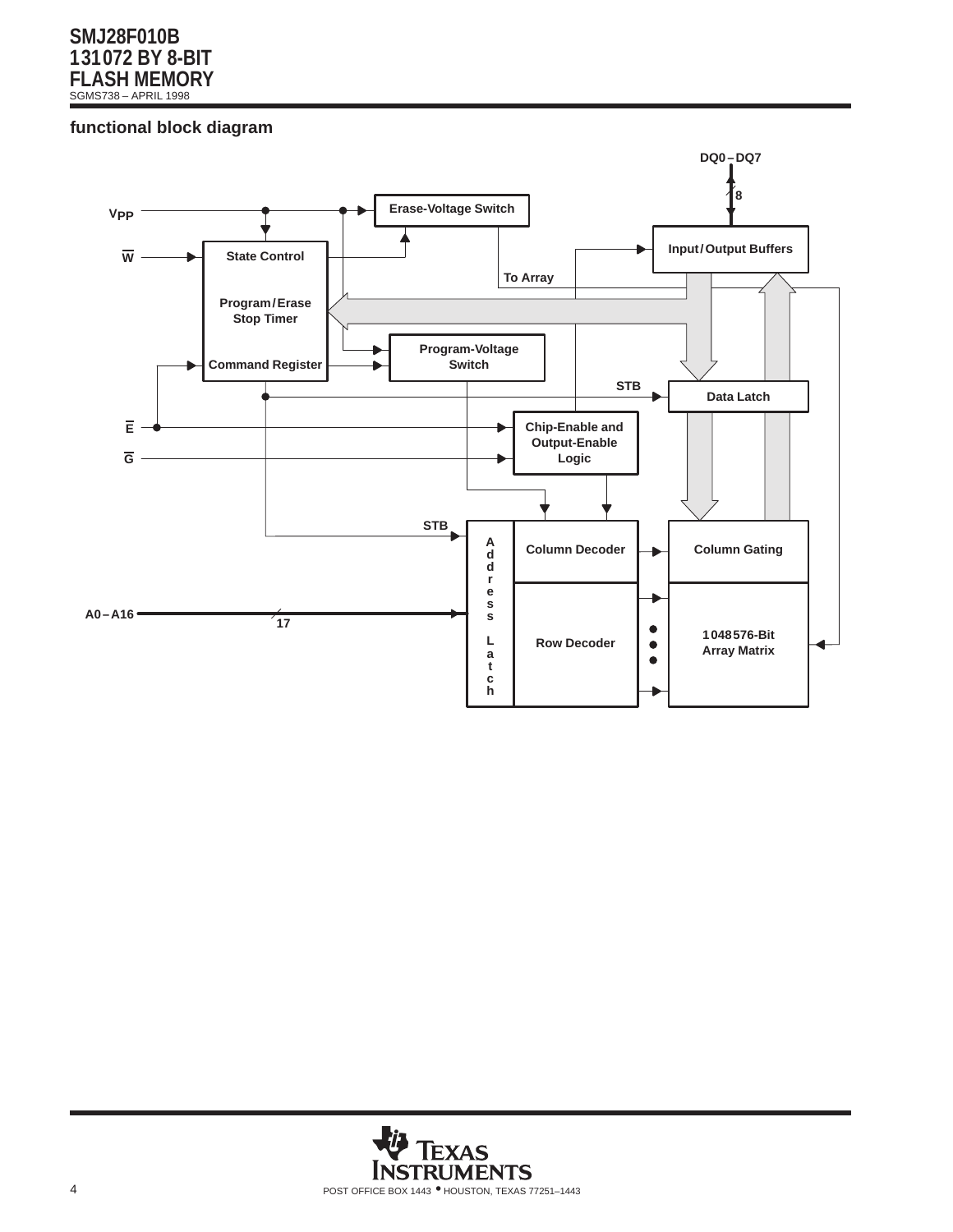## **operation**

Table 1 lists the modes of operation for the device.

| <b>MODE</b> |                           |                            | <b>FUNCTIONT</b>  |                        |                 |                        |                        |                                        |  |  |  |
|-------------|---------------------------|----------------------------|-------------------|------------------------|-----------------|------------------------|------------------------|----------------------------------------|--|--|--|
|             |                           | $V_{PP}^{\ddagger}$<br>(1) | Ē<br>(22)         | $\overline{G}$<br>(24) | A0<br>(12)      | A <sub>9</sub><br>(26) | $\overline{w}$<br>(31) | <b>DQ0-DQ7</b><br>$(13 - 15, 17 - 21)$ |  |  |  |
|             | Read                      | VPPL                       | $V_{\mathsf{IL}}$ | $V_{\mathsf{IL}}$      | X               | X                      | V <sub>IH</sub>        | Data Out                               |  |  |  |
|             | <b>Output Disable</b>     | VPPL                       | $V_{IL}$          | V <sub>IH</sub>        | X               | X                      | V <sub>IH</sub>        | $Hi-Z$                                 |  |  |  |
| Read        | Standby and Write Inhibit | VPPL                       | VIH               | X                      | X               | X                      | X                      | $Hi-Z$                                 |  |  |  |
|             | Algorithm-Selection Mode  | VPPL                       | $V_{IL}$          | $V_{IL}$               | $V_{IL}$        | VID                    | V <sub>IH</sub>        | Manufacturer-Equivalent<br>Code 89h    |  |  |  |
|             |                           |                            |                   |                        | V <sub>IH</sub> |                        |                        | Device-Equivalent Code B4h             |  |  |  |
|             | Read                      | VPPH                       | $V_{IL}$          | $V_{IL}$               | X               | X                      | V <sub>IH</sub>        | Data Out                               |  |  |  |
| Read/       | <b>Output Disable</b>     | VPPH                       | $V_{\mathsf{IL}}$ | VIH                    | X               | X                      | V <sub>IH</sub>        | $Hi-Z$                                 |  |  |  |
| Write       | Standby and Write Inhibit | VPPH                       | VIH               | X                      | X               | X                      | X                      | $Hi-Z$                                 |  |  |  |
|             | Write                     | <b>VPPH</b>                | $V_{\mathsf{IL}}$ | VIH                    | X               | X                      | $V_{IL}$               | Data In                                |  |  |  |

|  |  |  | <b>Table 1. Operation Modes</b> |  |
|--|--|--|---------------------------------|--|
|--|--|--|---------------------------------|--|

† X can be V<sub>IL</sub> or V<sub>IH</sub>.<br>‡ V<sub>PPL</sub> ≤ V<sub>CC</sub> + 2 V; V<sub>PPH</sub> is the programming voltage specified for the device. For more details, see the recommended operating conditions.

#### **read/output disable**

When the outputs of two or more SMJ28F010B devices are connected in parallel on the same bus, the output of any particular device in the circuit can be read with no interference from the competing outputs of other devices. Reading the output of the SMJ28F010B is enabled when a low-level signal is applied to the  $\overline{\text{E}}$  and  $\overline{\text{G}}$ pins. All other devices in the circuit must have their outputs disabled by applying a high-level signal to one of these pins.

#### **standby and write inhibit**

Active I<sub>CC</sub> current can be reduced from 30 mA to 1 mA by applying a high TTL level on  $\overline{E}$  or to 100 µA with a high CMOS level on E. In this mode, all outputs are in the high-impedance state. The SMJ28F010B draws active current when it is deselected during programming, erasure, or program/erase verification. It continues to draw active current until the operation is terminated.

## **algorithm-selection mode**

The algorithm-selection mode provides access to a binary code identifying the correct programming and erase algorithms. This mode is activated when A9 (pin 26) is forced to  $V_{ID}$ . Two identifier bytes are accessed by toggling A0. All other addresses must be held low. A0 low selects the manufacturer-equivalent code 89h, and A0 high selects the device-equivalent code B4h, as shown in Table 2.

#### **Table 2. Algorithm-Selection Modes**

|                              |                 |     |                 |                 | <b>PINS</b> |     |                 |     |                 |            |
|------------------------------|-----------------|-----|-----------------|-----------------|-------------|-----|-----------------|-----|-----------------|------------|
| <b>IDENTIFIERS</b>           | A <sub>0</sub>  | DQ7 | DQ <sub>6</sub> | DQ <sub>5</sub> | DQ4         | DQ3 | DQ <sub>2</sub> | DQ1 | DQ <sub>0</sub> | <b>HEX</b> |
| Manufacturer-Equivalent Code | $V_{IL}$        |     |                 |                 |             |     |                 |     |                 | 89         |
| Device-Equivalent Code<br>_  | V <sub>IH</sub> |     |                 |                 |             |     |                 |     |                 | <b>B4</b>  |

 $\S$  E =V<sub>IL</sub>,  $\overline{G}$  = V<sub>IL</sub>, A1–A8 = V<sub>IL</sub>, A9 = V<sub>ID</sub>, A10–A16 = V<sub>IL</sub>, Vpp = Vpp<sub>L</sub>.

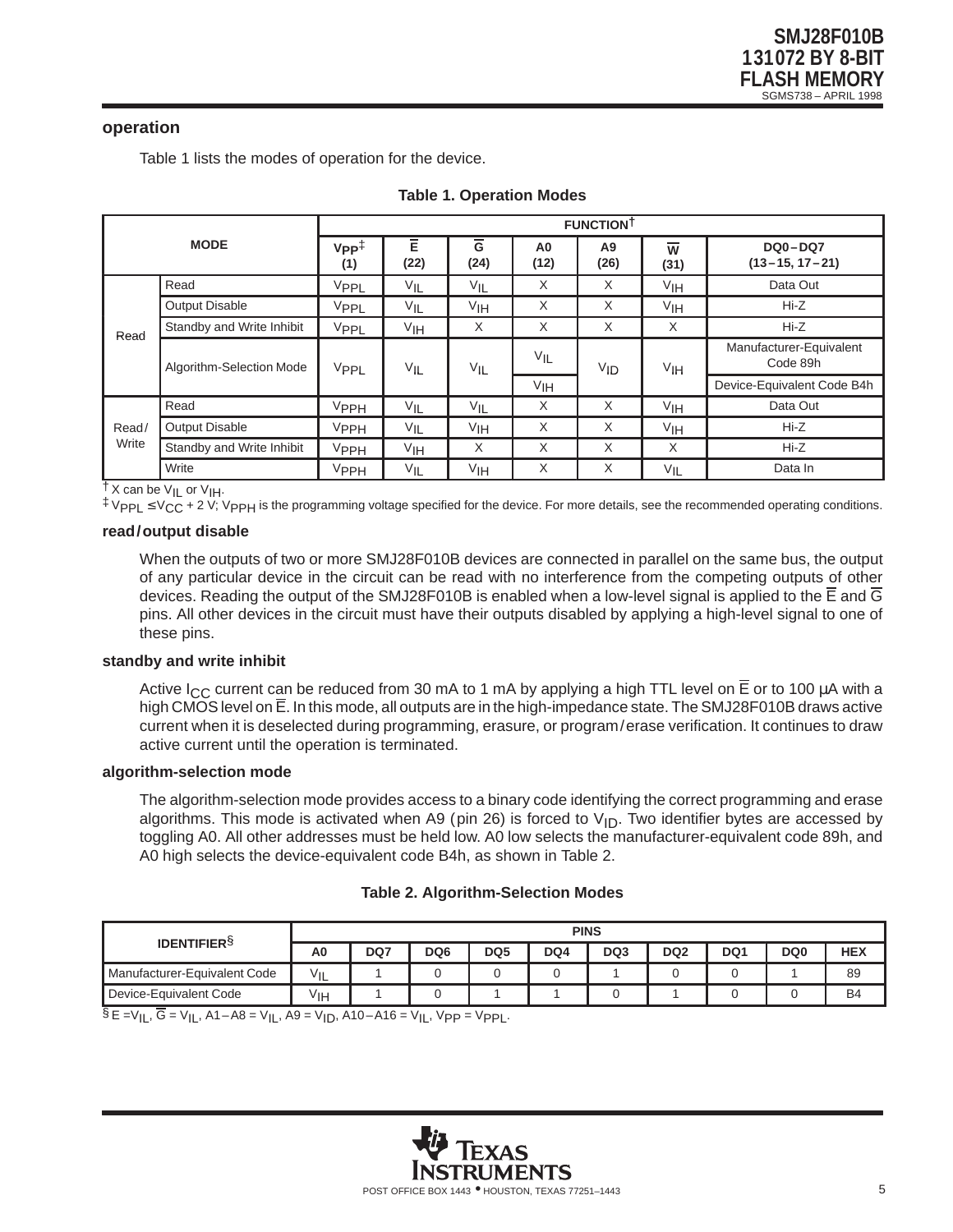#### **programming and erasure**

In the erased state, all bits are at a logic 1. Before erasing the device, all memory bits must be programmed to a logic 0. Then the entire chip is erased. At this point, the bits, which are now logic 1s, can be programmed accordingly. See the fast-write and fast-erase algorithms for further details.

#### **command register**

The command register controls the program and erase functions of the SMJ28F010B. The algorithm-selection mode can be activated using the command register in addition to the previously described method. When  $V_{\text{PP}}$ is high, the contents of the command register and the function being performed can be changed. The command register is written to when  $\overline{E}$  is low and  $\overline{W}$  is pulsed low. The address is latched on the leading edge of the pulse, while the data is latched on the trailing edge. Accidental programming or erasure is minimized because two commands must be executed to invoke either operation. The command register is inhibited when  $V_{CC}$  is below the erase/write lockout voltage,  $V_{LKO}$ .

#### **power-supply considerations**

Each device must have a 0.1-µF ceramic capacitor connected between  $V_{CC}$  and  $V_{SS}$  to suppress circuit noise. Changes in current drain on V<sub>PP</sub> require it to have a bypass capacitor as well. Printed-circuit traces for both power supplies should be appropriate to handle the current demand.

#### **command definitions**

The commands include read, algorithm-selection mode, set-up-erase, erase, erase-verify, set-up-program, program, program-verify, and reset. Table 3 lists the command definitions with the required bus cycles.

| <b>COMMAND</b>           | <b>REQUIRED</b><br><b>BUS</b> |                   | <b>FIRST BUS CYCLE</b> | <b>SECOND BUS CYCLE</b> |                   |                |                         |
|--------------------------|-------------------------------|-------------------|------------------------|-------------------------|-------------------|----------------|-------------------------|
|                          | <b>CYCLES</b>                 | <b>OPERATIONT</b> | <b>ADDRESS</b>         | <b>DATA</b>             | <b>OPERATIONT</b> | <b>ADDRESS</b> | <b>DATA</b>             |
| Read                     |                               | Write             | X                      | 00h                     | Read              | <b>RA</b>      | <b>RD</b>               |
| Algorithm-Selection Mode | 3                             | Write             | X                      | 90 <sub>h</sub>         | Read              | 0000h<br>0001h | 89h<br>B <sub>4</sub> h |
| Set-Up-Erase/Erase       | 2                             | Write             | Χ                      | 20h                     | Write             | X              | 20h                     |
| Erase-Verify             | 2                             | Write             | EA                     | A0h                     | Read              | X              | <b>EVD</b>              |
| Set-Up-Program/Program   | 2                             | Write             | X                      | 40h                     | Write             | PA             | <b>PD</b>               |
| Program-Verify           | $\overline{2}$                | Write             | X                      | C <sub>0</sub> h        | Read              | X              | <b>PVD</b>              |
| Reset                    | 2                             | Write             | Χ                      | FF <sub>h</sub>         | Write             | X              | <b>FFh</b>              |

**Table 3. Command Definitions**

Legend:

EA Address of memory location to be read during erase verify

RA Address of memory location to be read

PA Address of memory location to be programmed. Address is latched on the falling edge of  $\overline{W}$ .

RD Data read from location RA during the read operation

EVD Data read from location EA during erase verify

PD Data to be programmed at location PA. Data is latched on the rising edge of  $\overline{W}$ .<br>PVD Data read from location PA during program verify

Data read from location PA during program verify

† Modes of operation are defined in Table 1.

#### **read command**

Memory contents can be accessed while  $V_{\text{PP}}$  is high or low. When  $V_{\text{PP}}$  is high, writing 00h into the command register invokes the read operation. When the device is powered up, the default contents of the command register are 00h and the read operation is enabled. The read operation remains enabled until a different command is written to the command register.

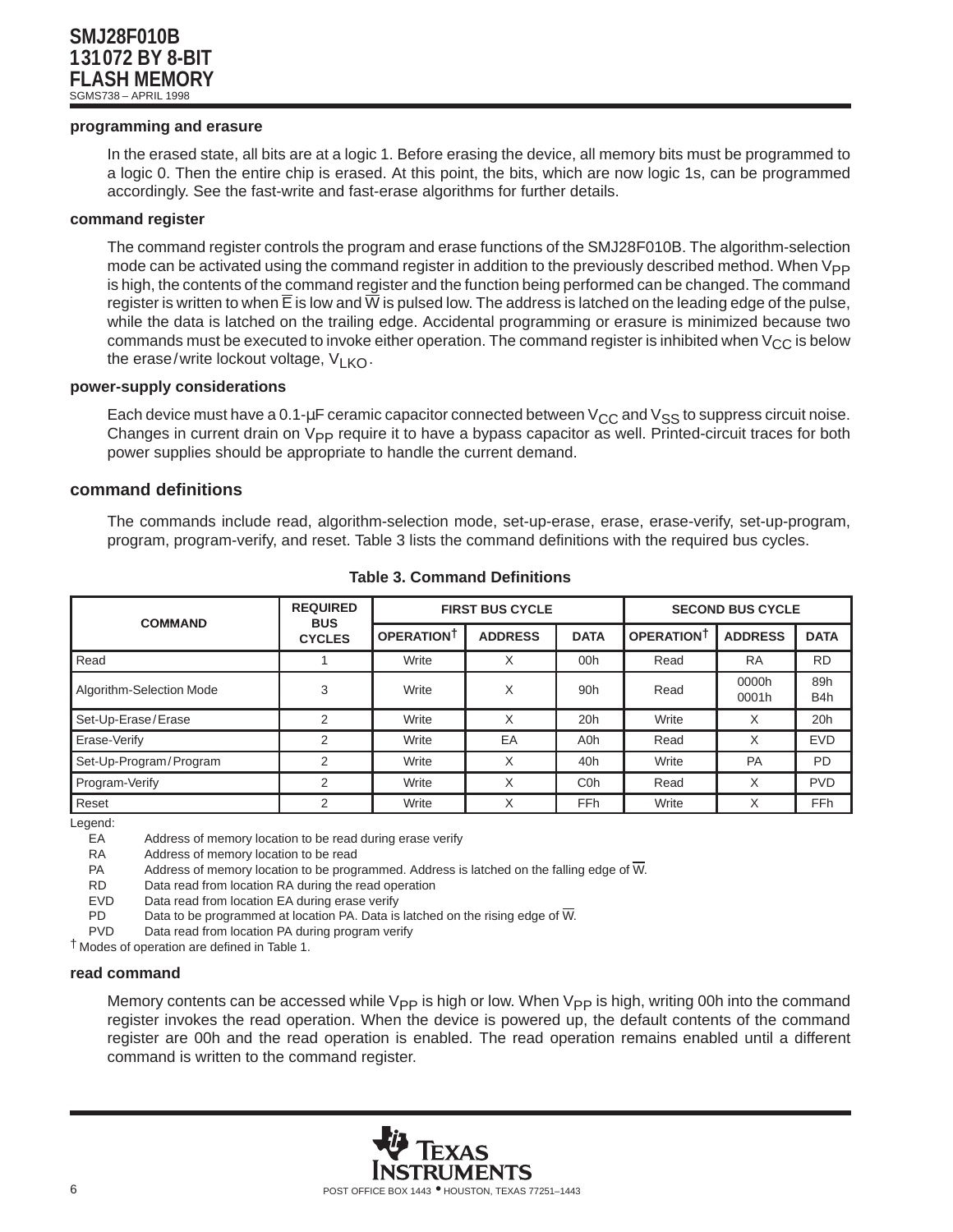#### **algorithm-selection mode command**

The algorithm-selection mode is activated by writing 90h into the command register. The device-equivalent code (B4h) is identified by the value read from address location 0001h, and the manufacturer-equivalent code (89h) is identified by the value read from address location 0000h.

#### **set-up-erase/erase commands**

The erase-algorithm initiates with  $\overline{E} = V_{|L},$   $\overline{W} = V_{|L},$   $\overline{G} = V_{|H}$ ,  $V_{PP} = V_{PPH}$ , and  $V_{CC} = 5$  V. To enter the erase mode, write the set-up-erase command, 20h, into the command register. After the SMJ28F010B is in the erase mode, writing a second erase command, 20h, into the command register invokes the erase operation. The erase operation begins on the rising edge of  $\overline{W}$  and ends on the rising edge of the next  $\overline{W}$ . The erase operation requires at least 9.5 ms to complete before the erase-verify command, A0h, can be loaded.

Maximum erase timing is controlled by the internal stop timer. When the stop timer terminates the erase operation, the device enters an inactive state and remains inactive until a command is received.

#### **program-verify command**

The SMJ28F010B can be programmed sequentially or randomly, because it is programmed one byte at a time. Each byte must be verified after it is programmed. The program-verify operation prepares the device to verify the most recently programmed byte. To invoke the program-verify operation, C0h must be written into the command register. The program-verify operation ends on the rising edge of  $\overline{W}$ .

While verifying a byte, the SMJ28F010B applies an internal margin voltage to the designated byte. If the true data and programmed data match, programming continues to the next designated byte location; otherwise, the byte must be reprogrammed. Figure 1 shows how commands and bus operations are combined for byte programming.

#### **erase-verify command**

All bytes must be verified following an erase operation. After the erase operation is complete, an erased byte can be verified by writing the erase-verify command, A0h, into the command register. This command causes the device to exit the erase mode on the rising edge of  $\overline{W}$ . The address of the byte to be verified is latched on the falling edge of W. The erase-verify operation remains enabled until a command is written to the command register.

To determine whether all the bytes have been erased, the SMJ28F010B applies a margin voltage to each byte. If FFh is read from the byte, all bits in the designated byte have been erased. The erase-verify operation continues until all of the bytes have been verified. If FFh is not read from a byte, an additional erase operation needs to be executed. Figure 2 shows the combination of commands and bus operations for electrically erasing the SMJ28F010B.

#### **set-up-program/program commands**

The programming algorithm initiates with  $\overline{E} = V_{IL}$ ,  $\overline{W} = V_{IL}$ ,  $\overline{G} = V_{IH}$ ,  $V_{PP} = V_{PPH}$ , and  $V_{CC} = 5$  V. To enter the programming mode, write the set-up-program command, 40h, into the command register. The programming operation is invoked by the next write-enable pulse. Addresses are latched internally on the falling edge of  $\overline{W}$ , and data is latched internally on the rising edge of W. The programming operation begins on the rising edge of  $\overline{W}$  and ends on the rising edge of the next  $\overline{W}$  pulse. The program operation requires 10 µs for completion before the program-verify command, C0h, can be loaded.

Maximum program timing is controlled by the internal stop timer. When the stop timer terminates the program operation, the device enters an inactive state and remains inactive until a command is received.

#### **reset command**

To reset the SMJ28F010B after set-up-erase-command or set-up-program-command operations without changing the contents in memory, perofrm two consecutive writes of FFh into the command register. After executing the reset command, the device defaults to the read mode.

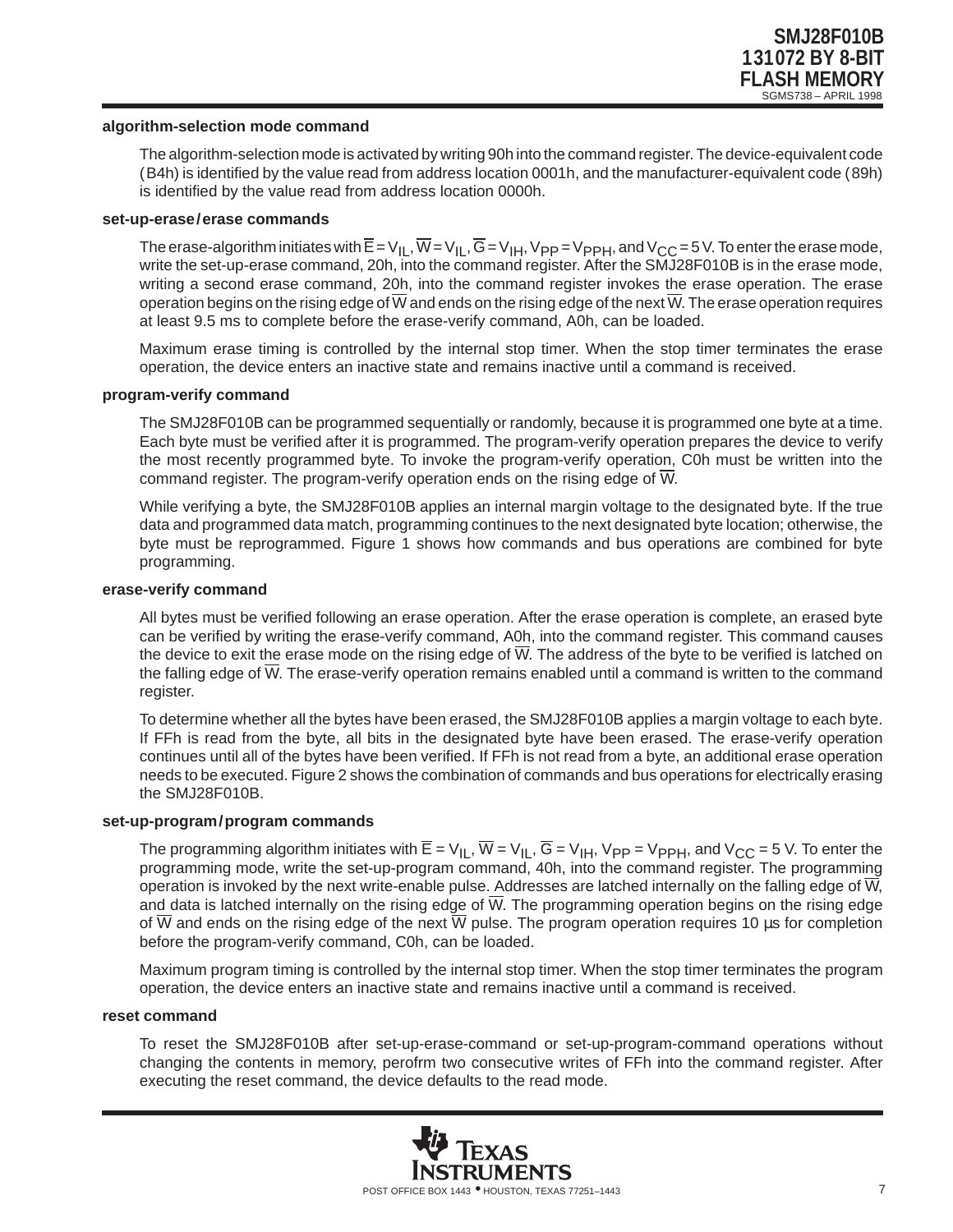#### **fast-write algorithm**

Figure 1 shows the process flow for programming the SMJ28F010B. The fast-write algorithm programs in a nominal time of two seconds.

#### **fast-erase algorithm**

Figure 2 shows the process flow for erasing the SMJ28F010B using the fast-erase algorithm. The memory array must be completely programmed (using the fast-write algorithm) before erasure begins. Erasure typically occurs in one second.

#### **parallel erasure**

Several devices can be erased in parallel, reducing total erase time. Since the rate at which each flash memory can erase differs, every device must be verified separately after each erase pulse. After a given device has been successfully erased, the erase command should not be reissued to this device. All devices that complete erasure should be masked until the parallel erasure process is finished (see Figure 3).

Examples of how to mask a device during parallel erase include driving the  $\overline{E}$  pin high, writing the read command (00h) to the device when the others receive a set-up-erase or erase command, and disconnecting the device from all electrical signals with relays or other types of switches.

#### **flow charts**

Figure 1, Figure 2, and Figure 3 are flow charts showing the fast-write algorithm, the fast-erase algorithm, and the parallel-erase flow.

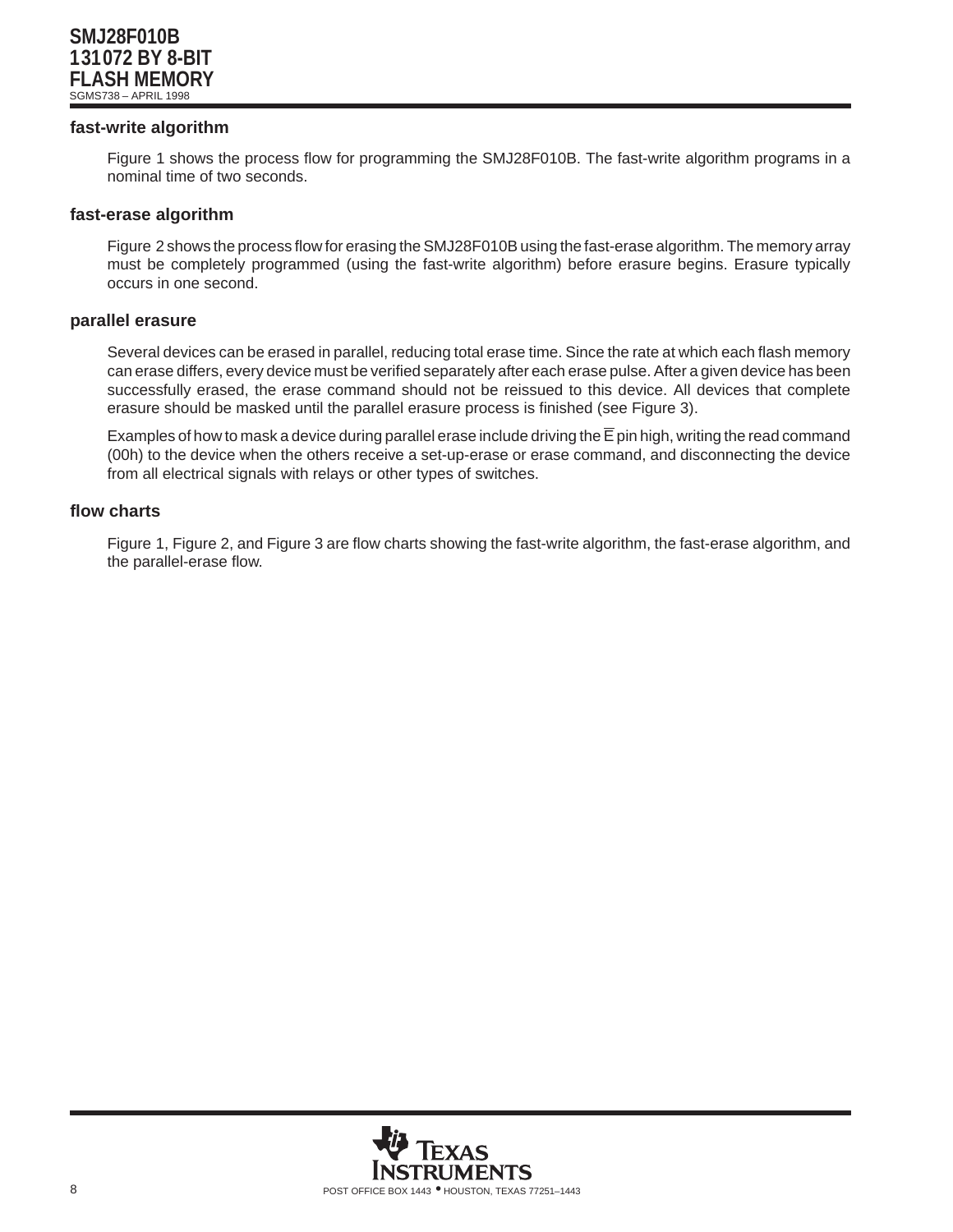## **flow charts (continued)**



NOTES: A. See the recommended operating conditions for the value of VppH. B. See the recommended operating conditions for the value of Vpp<sub>L</sub>.

**Figure 1. Algorithm-Selection Programming Flow Chart**

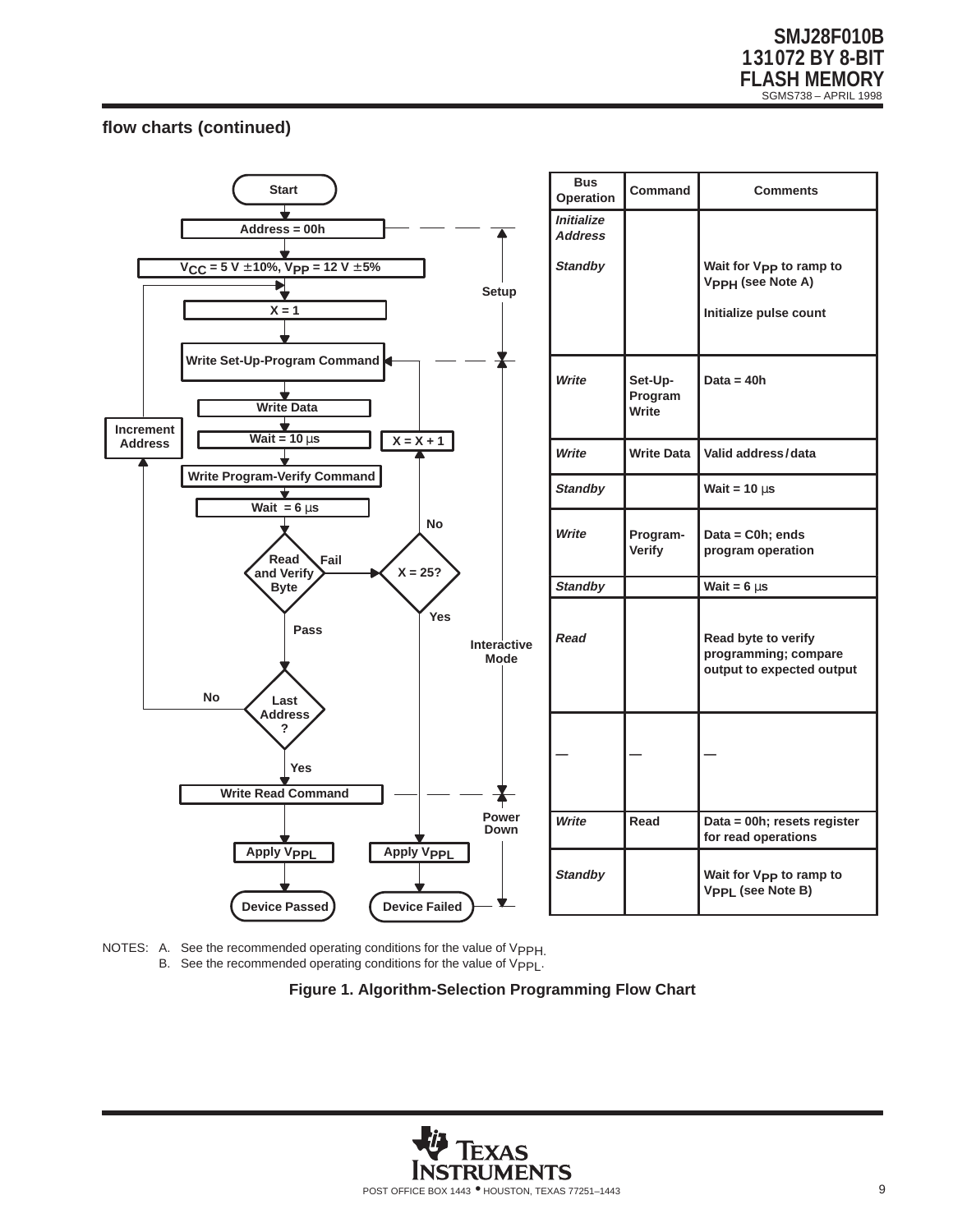## **flow charts (continued)**



| <b>Bus</b><br>Operation | Command                 | <b>Comments</b>                                                      |
|-------------------------|-------------------------|----------------------------------------------------------------------|
|                         |                         | Entire memory must = 00h<br>before erasure                           |
|                         |                         | Use fast-write<br>programming algorithm                              |
|                         |                         | Initialize addresses                                                 |
| <b>Standby</b>          |                         | Wait for V <sub>PP</sub> to ramp to<br>V <sub>PPH</sub> (see Note A) |
|                         |                         | Initialize pulse count                                               |
| Write                   | Set-Up-<br><b>Erase</b> | Data = $20h$                                                         |
| Write                   | <b>Erase</b>            | Data = $20h$                                                         |
| <b>Standby</b>          |                         | Wait = $10$ ms                                                       |
| Write                   | Erase-<br><b>Verify</b> | $Addr = Byte to verify;$<br>Data = A0h; ends the erase<br>operation  |
| <b>Standby</b>          |                         | Wait = $6 \mu s$                                                     |
| Read                    |                         | Read byte to verify erasure;<br>compare output to FFh                |
| Write                   | Read                    | Data = 00h; resets register<br>for read operations                   |
| <b>Standby</b>          |                         | Wait for V <sub>PP</sub> to ramp to<br>Vpp <sub>L</sub> (see Note B) |

NOTES: A. Refer to the recommended operating conditions for the value of VppH. B. Refer to the recommended operating conditions for the value of Vpp



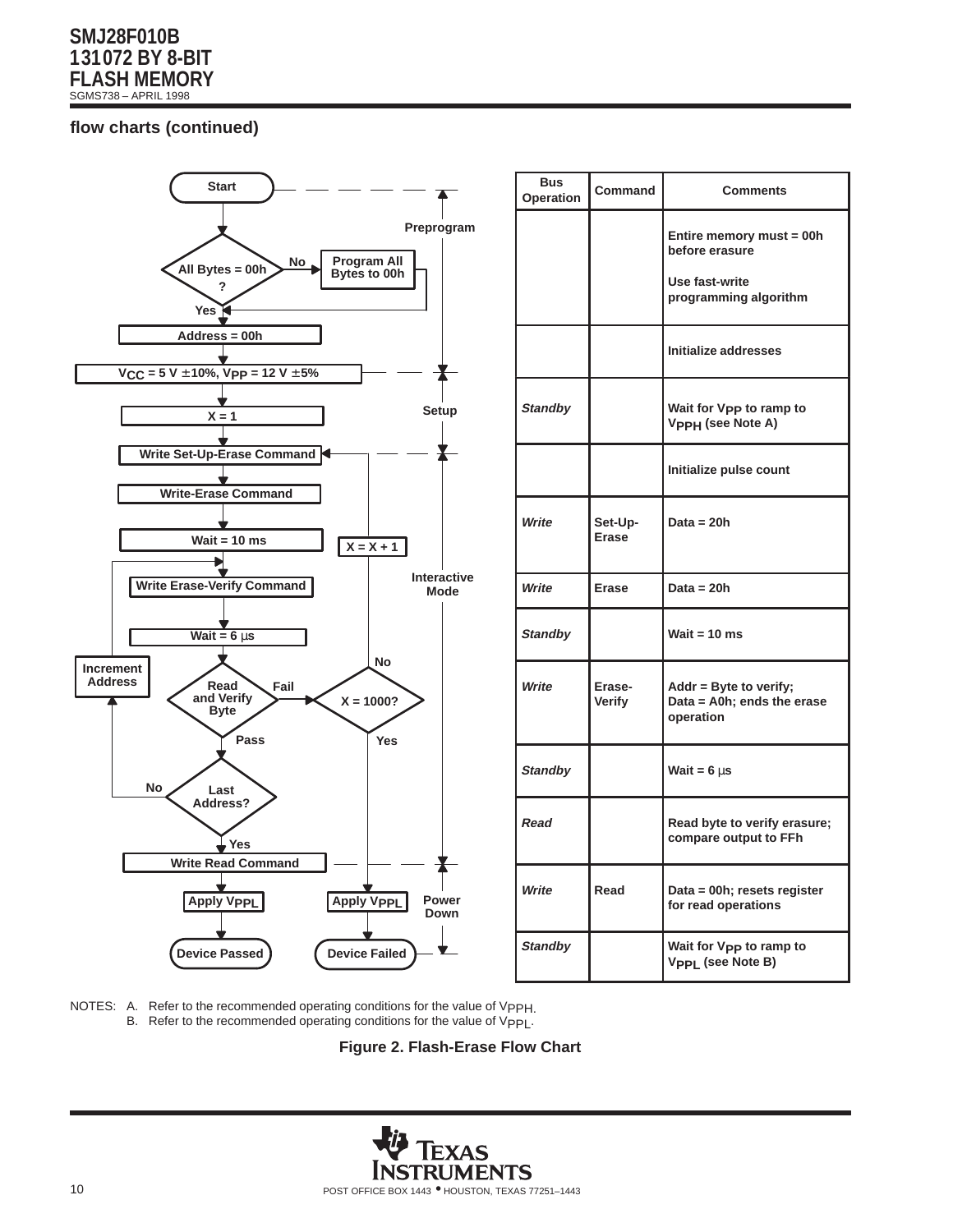## **flow charts (continued)**





**Figure 3. Parallel-Erase Flow Chart**

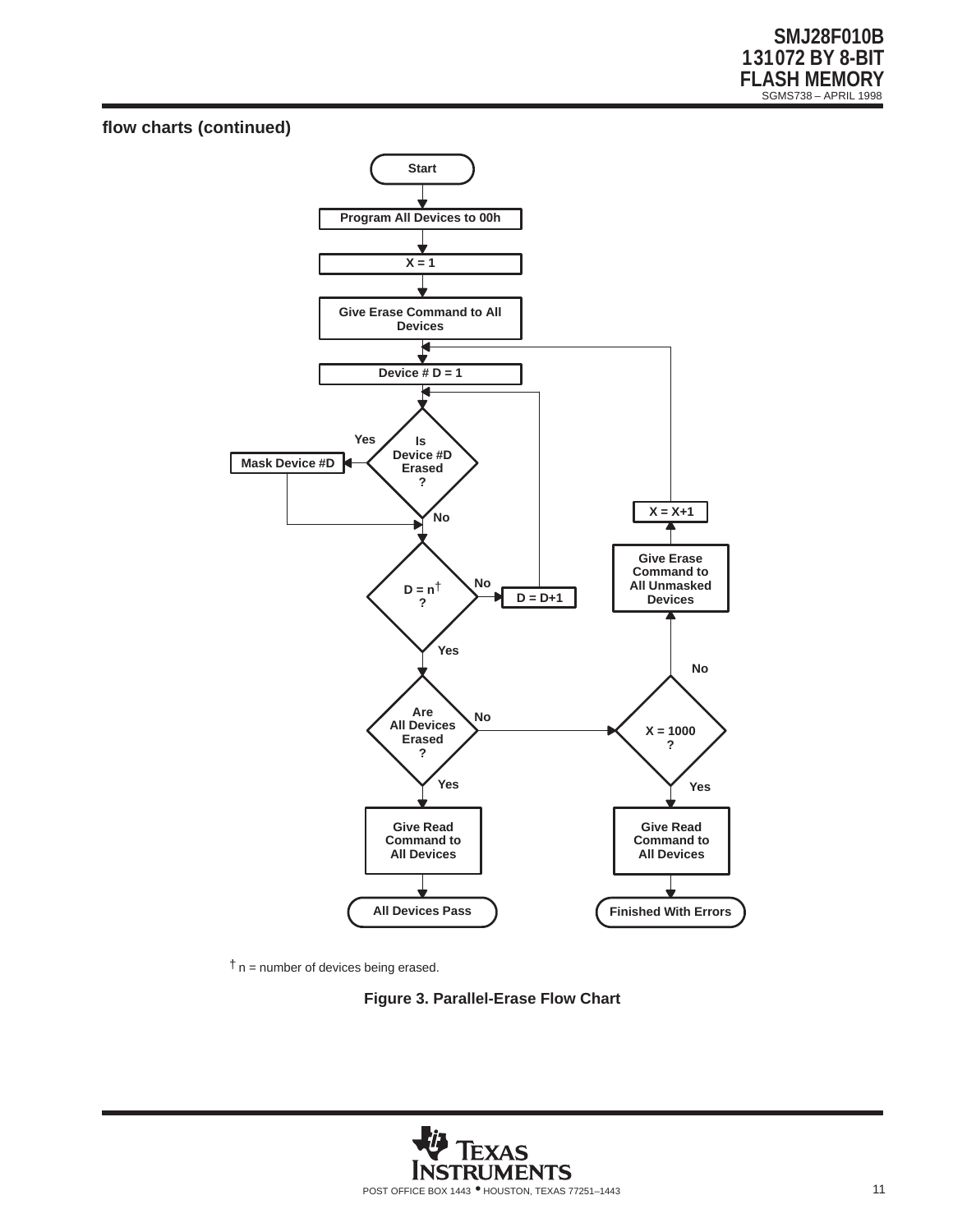| absolute maximum ratings over operating free-air temperature range (unless otherwise noted) <sup>†</sup> |  |  |  |
|----------------------------------------------------------------------------------------------------------|--|--|--|
|                                                                                                          |  |  |  |

| Operating free-air temperature range during read/erase/program, $T_A$ – 55° C to 125° C |  |
|-----------------------------------------------------------------------------------------|--|
|                                                                                         |  |
|                                                                                         |  |
|                                                                                         |  |
|                                                                                         |  |

† Stresses beyond those listed under "absolute maximum ratings" may cause permanent damage to the device. These are stress ratings only, and functional operation of the device at these or any other conditions beyond those indicated under "recommended operating conditions" is not implied. Exposure to absolute-maximum-rated conditions for extended periods may affect device reliability.

NOTES: 1. All voltage values are with respect to VSS.

- 2. The voltage on any input pin can undershoot to  $-2$  V for periods less than 20 ns.
- 3. The voltage on any output pin can overshoot to 7 V for periods less than 20 ns.
- 4. No more than one output can be shorted at a time, and the duration cannot exceed one second.

## **recommended operating conditions**

|                                                                                 |                                                  |                               |             | <b>MIN</b> | <b>NOM</b>        | <b>MAX</b>   | <b>UNIT</b> |  |
|---------------------------------------------------------------------------------|--------------------------------------------------|-------------------------------|-------------|------------|-------------------|--------------|-------------|--|
| $V_{CC}$                                                                        | Supply voltage                                   | During write/read/flash erase |             | 4.5        | 5                 | 5.5          | V           |  |
|                                                                                 |                                                  | During read only (Vpp)        |             |            |                   | $V_{CC} + 2$ | V           |  |
| Supply voltage<br><b>V<sub>PP</sub></b><br>During write/read/flash erase (VppH) |                                                  |                               | 11.4        | 12         | 12.6              |              |             |  |
| V <sub>IH</sub><br>High-level dc input voltage                                  |                                                  | TTL                           |             |            | $V_{\rm CC}$ +0.5 | $\vee$       |             |  |
|                                                                                 | <b>CMOS</b>                                      | $V_{\rm CC}$ – 0.5            |             | $VCC+0.5$  |                   |              |             |  |
|                                                                                 |                                                  |                               | TTL         | $-0.5$     |                   | 0.8          | V           |  |
| $V_{IL}$<br>Low-level dc input voltage                                          |                                                  | <b>CMOS</b>                   | $GND - 0.2$ |            | $GND + 0.2$       |              |             |  |
| <b>VID</b>                                                                      | Voltage level on A9 for algorithm-selection mode |                               |             | 11.5       |                   | 13           | $\vee$      |  |
| T <sub>A</sub>                                                                  | Operating free-air temperature                   |                               |             | $-55$      |                   | 125          | $^{\circ}C$ |  |

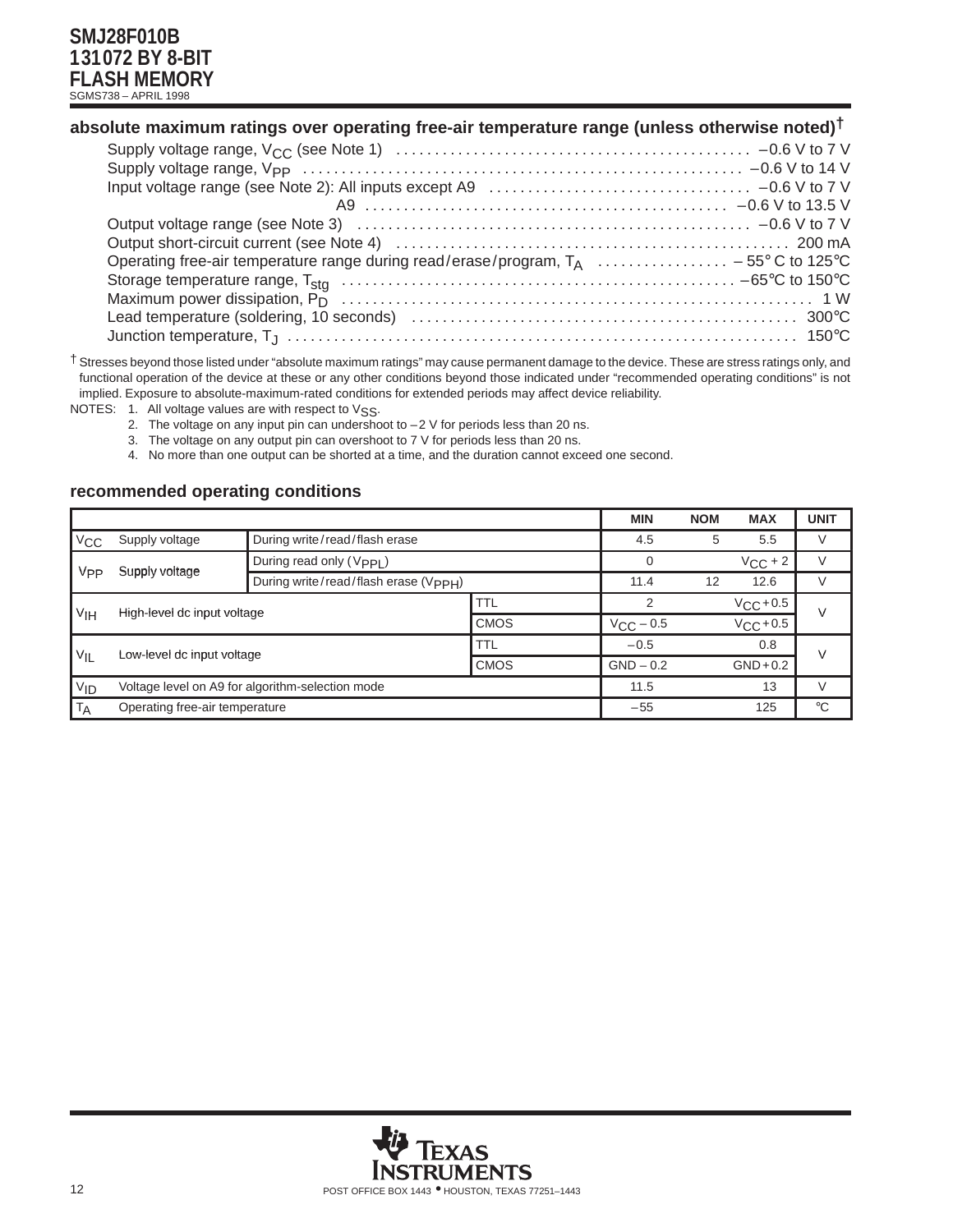#### **electrical characteristics over recommended ranges of supply voltage and operating free-air temperature (unless otherwise noted)**

|                  | <b>PARAMETER</b>                                              |                         |                                                                            | <b>TEST CONDITIONS</b>                                                 | <b>MIN</b>     | <b>MAX</b>   | <b>UNIT</b> |
|------------------|---------------------------------------------------------------|-------------------------|----------------------------------------------------------------------------|------------------------------------------------------------------------|----------------|--------------|-------------|
|                  | High-level output voltage                                     |                         | $V_{\text{CC}} = 4.5 V,$                                                   | $I_{OH} = -2.5$ mA                                                     | 2.4            |              | $\vee$      |
| VOH              |                                                               |                         | $V_{CC} = 4.5 V,$                                                          | $I_{OH} = -100 \mu A$                                                  | $V_{CC}$ – 0.4 |              |             |
|                  | Low-level output voltage                                      |                         | $V_{CC} = 4.5 V,$                                                          | $I_{OL} = 5.8$ mA                                                      |                | 0.45         | $\vee$      |
| VOL              |                                                               |                         | $I_{OL} = 100 \mu A$                                                       |                                                                        |                | 0.1          |             |
| lıd              | A9 algorithm-selection-mode current                           |                         | $V_{CC}$ = 5.5 V,                                                          | $A9 = V_{ID}$ max                                                      |                | $200*$       | μA          |
|                  |                                                               | All except A9           | $V_{CC} = 5.5 V,$                                                          | $V_1 = 0$ V to 5.5 V                                                   |                | ±1           |             |
| łį.              | Input current (leakage)                                       | A <sub>9</sub>          | $V_{CC} = 5.5 V,$                                                          | $V_I = 0$ V to 13 V                                                    |                | ± 200        | μA          |
| 1 <sub>O</sub>   | Output current (leakage)                                      |                         | $V_{CC}$ = 5.5 V,                                                          | $V_{\Omega} = 0$ V to $V_{\Omega}$                                     |                | ±10          | μA          |
|                  |                                                               |                         | $V_{PP} = V_{PPH}$                                                         | Read mode                                                              |                | 200          |             |
| l <sub>PP1</sub> | V <sub>PP</sub> supply current (read/standby)                 |                         | $V_{PP} = V_{PPL}$                                                         |                                                                        |                | ±10          | μA          |
| l <sub>PP2</sub> | V <sub>PP</sub> supply current (during program pulse)         |                         | $V_{PP} = V_{PPH}$                                                         |                                                                        |                | $30*$        | mA          |
| l <sub>PP3</sub> | Vpp supply current (during flash erase)                       |                         | $VPP = VPPH$                                                               |                                                                        |                | $30*$        | mA          |
| l <sub>PP4</sub> | Vpp supply current (during program/erase-verify)              |                         | $V_{PP} = V_{PPH}$                                                         |                                                                        |                | $5.0*$       | mA          |
|                  |                                                               | <b>TTL-input level</b>  | $V_{\text{CC}} = 5.5 V,$                                                   | $\overline{E}$ = $V$ <sub>IH</sub>                                     |                | $\mathbf{1}$ | mA          |
| Iccs             | V <sub>CC</sub> supply current (standby)                      | <b>CMOS-input level</b> | $V_{\text{CC}} = 5.5 V,$                                                   | $\overline{E}$ = V <sub>CC</sub> $\pm$ 0.2 V                           |                | 100          | μA          |
| ICC1             | V <sub>CC</sub> supply current (active read)                  |                         | $V_{\text{CC}} = 5.5 V,$<br>$f = 6$ MHz.<br>$\overline{G} = V_{\text{IH}}$ | $\overline{E}$ = $V_{IL}$ ,<br>$I_{\text{OUT}} = 0$ mA,                |                | 30           | mA          |
| I <sub>CC2</sub> | V <sub>CC</sub> average supply current (active write)         |                         | $V_{\text{CC}} = 5.5 V,$<br>Programming in progress                        | $\overline{E}$ = $V_{II}$ ,                                            |                | $10*$        | mA          |
| ICC3             | V <sub>CC</sub> average supply current (flash erase)          |                         | $V_{\rm CC}$ = 5.5 V,<br>Erasure in progress                               | $\overline{E} = V_{IL}$                                                |                | $15*$        | mA          |
| ICC4             | V <sub>CC</sub> average supply current (program/erase-verify) |                         | $V_{\rm CC} = 5.5 V,$<br>$VPP = VPPH,$                                     | $\overline{E}$ = V <sub>II</sub> ,<br>Program/erase-verify in progress |                | $15*$        | mA          |
| V <sub>LKO</sub> | V <sub>CC</sub> erase/write-lockout voltage                   |                         | $VPP = VPPH$                                                               |                                                                        | 2.5            |              | $\vee$      |

\* This parameter is not production tested.

## **capacitance over recommended range of supply voltage**

|                | <b>PARAMETER</b>      | <b>TEST CONDITIONS</b>                             | <b>MIN</b> | <b>MAX</b> | <b>UNIT</b> |
|----------------|-----------------------|----------------------------------------------------|------------|------------|-------------|
| $C_{11}$       | Input capacitance     | $V_1 = 0 V$ , $T_A = 25^{\circ}C$ ,<br>$f = 1$ MHz |            | $10*$      | pF          |
| C <sub>O</sub> | Output capacitance    | $V_O = 0 V$ , $T_A = 25$ °C,<br>f = 1 MHz          |            | $12*$      | pF          |
| $C_{12}$       | Vpp input capacitance | $V_1 = 0 V$ , $T_A = 25^{\circ}C$ ,<br>$f = 1$ MHz |            | $12*$      | рF          |

\* This parameter is not production tested.

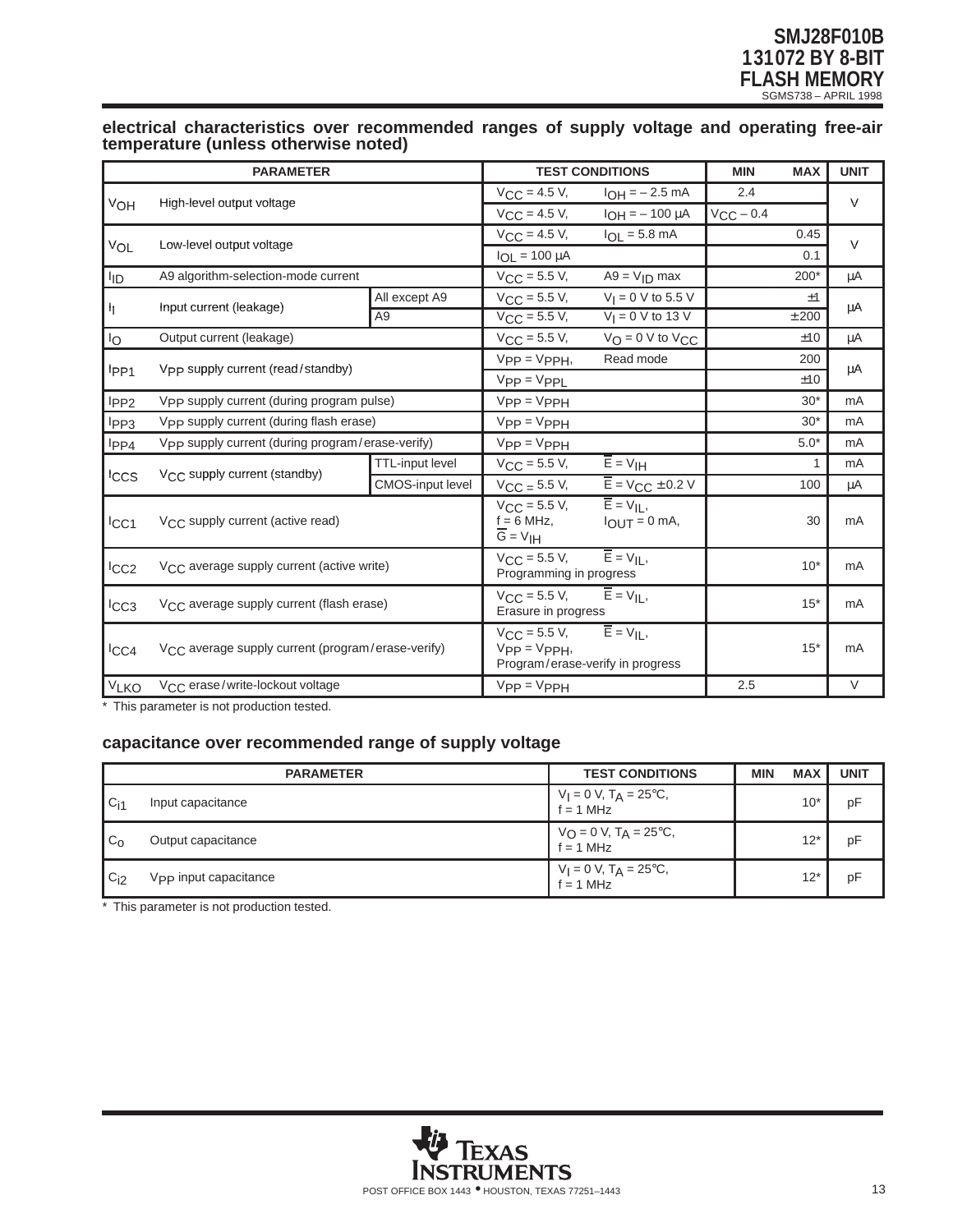#### **switching characteristics over recommended ranges of supply voltage and operating free-air temperature (see Figure 6)**

| <b>PARAMETER</b> |                                                                                      | <b>TEST</b>                                                                                               | <b>ALTERNATE</b>  | '28F010B-12 |            | '28F010B-15 |            | '28F010B-20 |            | <b>UNIT</b> |
|------------------|--------------------------------------------------------------------------------------|-----------------------------------------------------------------------------------------------------------|-------------------|-------------|------------|-------------|------------|-------------|------------|-------------|
|                  |                                                                                      | <b>CONDITIONS</b>                                                                                         | <b>SYMBOL</b>     | <b>MIN</b>  | <b>MAX</b> | <b>MIN</b>  | <b>MAX</b> | <b>MIN</b>  | <b>MAX</b> |             |
| $t_{a(A)}$       | Access time from address,<br>$A0 - A16$                                              |                                                                                                           | t <sub>AVQV</sub> |             | 120        |             | 150        |             | 200        | ns          |
| $t_{a(E)}$       | Access time from chip enable, E                                                      |                                                                                                           | <b>ELQV</b>       |             | 120        |             | 150        |             | 200        | ns          |
| $t_{en(G)}$      | Access time from output<br>enable, G                                                 |                                                                                                           | tGLQV             |             | 50         |             | 55         |             | 60         | ns          |
| $t_{C(R)}$       | Cycle time, read                                                                     | $C_1 = 100 \text{ pF}$ ,<br>1 Series 74<br>TTL load,<br>Input $t_r \leq 10$ ns,<br>Input $t_f \leq 10$ ns | t <sub>AVAV</sub> | 120         |            | 150         |            | 200         |            | ns          |
| $td(E)$          | Delay time, $\overline{E}$ low to low-Z<br>output                                    |                                                                                                           | <sup>t</sup> ELQX | $0^*$       |            | $0^*$       |            | $0^*$       |            | ns          |
| $td(G)$          | Delay time, G low to low-Z<br>output                                                 |                                                                                                           | tGLQX             | $0^*$       |            | $0^*$       |            | $0^*$       |            | ns          |
| $t$ dis(E)       | Chip disable time to Hi-Z output                                                     |                                                                                                           | <b>EHQZ</b>       | $0^*$       | $55*$      | $0^*$       | $55*$      | $0^*$       | $55*$      | ns          |
| $t$ dis(G)       | Output disable time to Hi-Z<br>output                                                |                                                                                                           | tGHQZ             | $0^*$       | $30*$      | $0^*$       | $35*$      | $0^*$       | $45*$      | ns          |
| $th(D)$          | Hold time, data valid from<br>address, $\overline{E}$ or $\overline{G}$ (see Note 5) |                                                                                                           | taxox             | $0^*$       |            | $0^*$       |            | $0^*$       |            | ns          |
| $t_{rec(W)}$     | Recovery time, $\overline{W}$ before read                                            |                                                                                                           | t <sub>WHGL</sub> | 6           |            | 6           |            | 6           |            | μs          |

\* This parameter is not production tested.

NOTE 5: Whichever occurs first

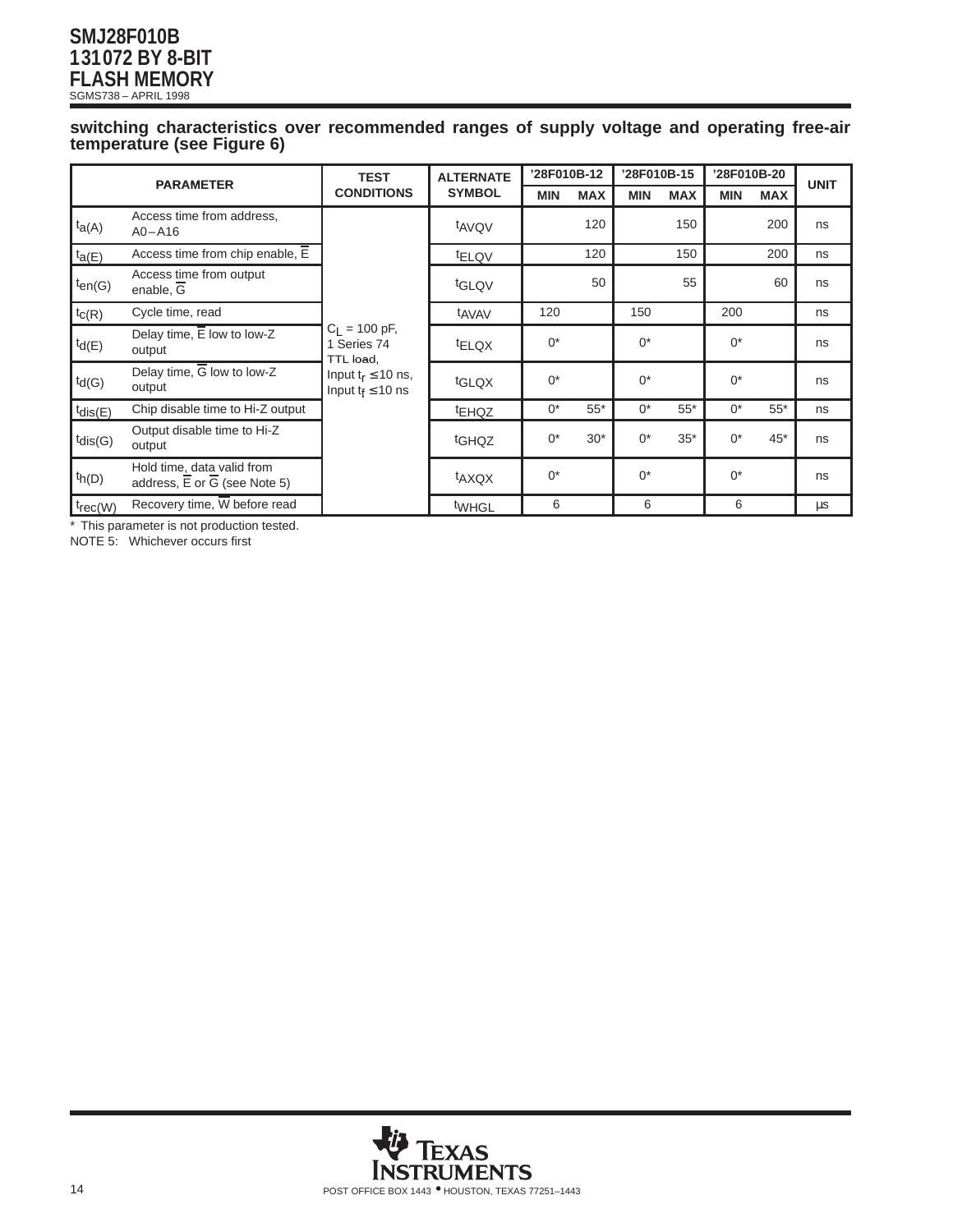# **timing requirements–write/erase/program operations (see Figure 7 and Figure 8)**

|                                                           |                                              | <b>ALTERNATE</b>   | '28F010B-12    |            | '28F010B-15 |             |            | '28F010B-20 |              |            | <b>UNIT</b> |         |
|-----------------------------------------------------------|----------------------------------------------|--------------------|----------------|------------|-------------|-------------|------------|-------------|--------------|------------|-------------|---------|
|                                                           |                                              | <b>SYMBOL</b>      | <b>MIN</b>     | <b>NOM</b> | <b>MAX</b>  | <b>MIN</b>  | <b>NOM</b> | <b>MAX</b>  | <b>MIN</b>   | <b>NOM</b> | <b>MAX</b>  |         |
| $t_{C(W)}$                                                | Cycle time, write<br>using $\overline{W}$    | t <sub>AVAV</sub>  | 120            |            |             | 150         |            |             | 200          |            |             | ns      |
| $\mathsf{t}_{\mathsf{C}(\mathsf{W})\mathsf{P}\mathsf{R}}$ | Cycle time, program-<br>ming operation       | t <sub>WHWH1</sub> | 10             |            |             | 10          |            |             | 10           |            |             | μs      |
| $t_{C(W)ER}$                                              | Cycle time, erase<br>operation               | t <sub>WHWH2</sub> | 9.5            | 10         |             | 9.5         | 10         |             | 9.5          | 10         |             | ms      |
| th(A)                                                     | Hold time, address                           | twLAX              | 60             |            |             | 60          |            |             | 60           |            |             | ns      |
| ${}^{\text{th}}$ (E)                                      | Hold time, $E$                               | twheh              | $\mathbf 0$    |            |             | $\mathbf 0$ |            |             | $\mathbf 0$  |            |             | ns      |
| th(WHD)                                                   | Hold time, data valid<br>after W high        | twhDX              | 10             |            |             | 10          |            |             | 10           |            |             | ns      |
| $t_{\text{SU(A)}}$                                        | Setup time, address                          | t <sub>AVWL</sub>  | $\Omega$       |            |             | $\Omega$    |            |             | $\Omega$     |            |             | ns      |
| $t_{\text{SU}(D)}$                                        | Setup time, data                             | t <sub>DVWH</sub>  | 50             |            |             | 50          |            |             | 50           |            |             | ns      |
| $t_{\text{SU}}(E)$                                        | Setup time, E before<br>$\overline{w}$       | <sup>t</sup> ELWL  | 20             |            |             | 20          |            |             | 20           |            |             | ns      |
| $t_{\text{SU}}$ (VPPEL)                                   | Setup time, $V_{PP}$ to $E$<br>low           | typeL              | $\mathbf{1}$   |            |             | 1           |            |             | $\mathbf{1}$ |            |             | $\mu s$ |
| $\text{tree}(W)$                                          | Recovery time, $\overline{W}$<br>before read | twhGL              | 6              |            |             | 6           |            |             | 6            |            |             | $\mu s$ |
| $\text{trace}(R)$                                         | Recovery time, read<br>before $\overline{W}$ | tGHWL              | $\overline{0}$ |            |             | $\mathbf 0$ |            |             | $\mathbf 0$  |            |             | μs      |
| $\mathsf{t}_{\mathsf{W}(\mathsf{W})}$                     | Pulse duration, W<br>(see Note 6)            | twLwH              | 60             |            |             | 60          |            |             | 60           |            |             | ns      |
| $\mathsf{t}_{\mathsf{W}(\mathsf{W}\mathsf{H})}$           | Pulse duration, $\overline{W}$<br>high       | twhwL              | 20             |            |             | 20          |            |             | 20           |            |             | ns      |
| $t_{r(VPP)}$                                              | Rise time, V <sub>PP</sub>                   | <sup>t</sup> VPPR  | $\mathbf{1}$   |            |             | 1           |            |             | $\mathbf{1}$ |            |             | $\mu s$ |
| t <sub>f</sub> (VPP)                                      | Fall time, Vpp                               | tvPPF              | $\mathbf{1}$   |            |             | 1           |            |             | $\mathbf{1}$ |            |             | μs      |

NOTE 6: Rise/fall time  $\leq 10$  ns.

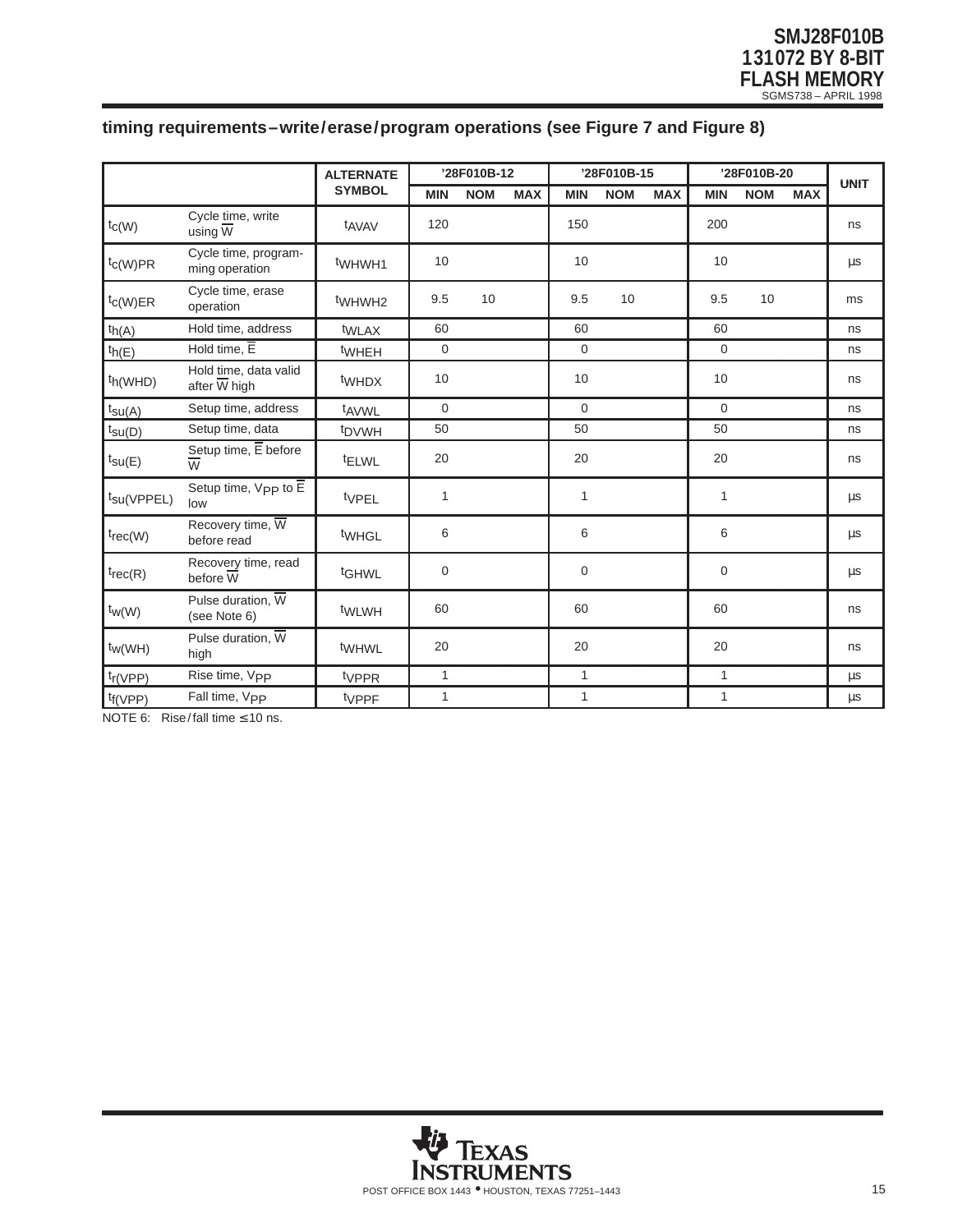| timing requirements — alternative E-controlled writes (see Figure 9) |  |  |  |
|----------------------------------------------------------------------|--|--|--|
|                                                                      |  |  |  |
|                                                                      |  |  |  |
|                                                                      |  |  |  |

|                         |                                                       | <b>ALTERNATE</b>  | '28F010B-12 |            | '28F010B-15 |            | '28F010B-20 |            |             |
|-------------------------|-------------------------------------------------------|-------------------|-------------|------------|-------------|------------|-------------|------------|-------------|
|                         |                                                       | <b>SYMBOL</b>     | <b>MIN</b>  | <b>MAX</b> | <b>MIN</b>  | <b>MAX</b> | <b>MIN</b>  | <b>MAX</b> | <b>UNIT</b> |
| $t_{C(W)}$              | Cycle time, write using $\overline{E}$                | t <sub>AVAV</sub> | 120         |            | 150         |            | 200         |            | ns          |
| $t_{C}(E)PR$            | Cycle time, programming operation                     | <b>EHEH</b>       | 10          |            | 10          |            | 10          |            | μs          |
| ${}^t h(EA)$            | Hold time, address                                    | <sup>t</sup> ELAX | 80          |            | 80          |            | 80          |            | ns          |
| $th(ED)$                | Hold time, data                                       | <sup>t</sup> EHDX | 10          |            | 10          |            | 10          |            | ns          |
| $t_h(W)$                | Hold time, $\overline{W}$                             | <sup>t</sup> EHWH | 0           |            | 0           |            | 0           |            | ns          |
| $t_{\text{SU(A)}}$      | Setup time, address                                   | tAVEL             | 0           |            | $\Omega$    |            | $\Omega$    |            | ns          |
| $t_{\text{SU}}(D)$      | Setup time, data                                      | <sup>t</sup> DVEH | 50          |            | 50          |            | 50          |            | ns          |
| $t_{\text{SU}}(W)$      | Setup time, $\overline{W}$ before $\overline{E}$      | tWLEL             | $\mathbf 0$ |            | $\Omega$    |            | $\mathbf 0$ |            | ns          |
| t <sub>su</sub> (VPPEL) | Setup time, $V_{PP}$ to $\overline{E}$ low            | tvPEL             | 1           |            |             |            | 1           |            | μs          |
| $t_{rec(E)R}$           | Recovery time, write using $\overline{E}$ before read | <sup>t</sup> EHGL | 6           |            | 6           |            | 6           |            | μs          |
| $t_{rec(E)W}$           | Recovery time, read before write using $\overline{E}$ | <sup>t</sup> GHEL | 0           |            | $\Omega$    |            | $\Omega$    |            | $\mu$ s     |
| $t_{W}(E)$              | Pulse duration, write using $\overline{E}$            | <b>IELEH</b>      | 70          |            | 70          |            | 70          |            | ns          |
| $t_{W}$ (EH)            | Pulse duration, write, $\overline{E}$ high            | <b>EHEL</b>       | 20          |            | 20          |            | 20          |            | ns          |

## **PARAMETER MEASUREMENT INFORMATION**



NOTE A: C<sub>L</sub> includes probe and fixture capacitance.

## **Figure 4. AC Test Output Load Circuit**



NOTE A: The ac testing inputs are driven at 2.4 V for logic high and 0.45 V for logic low. Timing measurements are made at 2 V for logic high and 0.8 V for logic low on both inputs and outputs. Each device should have a 0.1-µF ceramic capacitor connected between V<sub>CC</sub> and V<sub>SS</sub> as closely as possible to the device pins.

## **Figure 5. AC Test Input/Output Waveform**

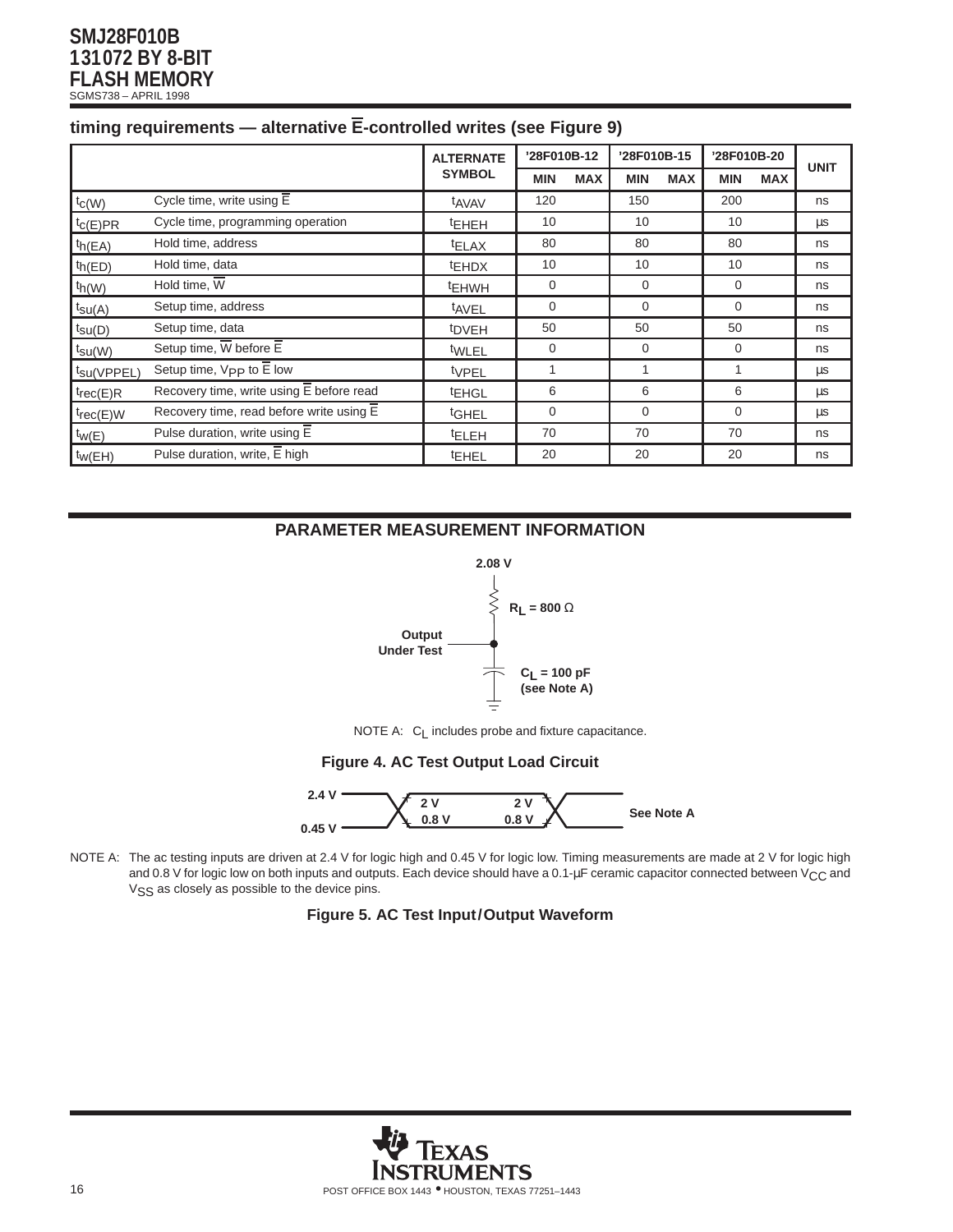

**Figure 6. Read-Cycle Timing**

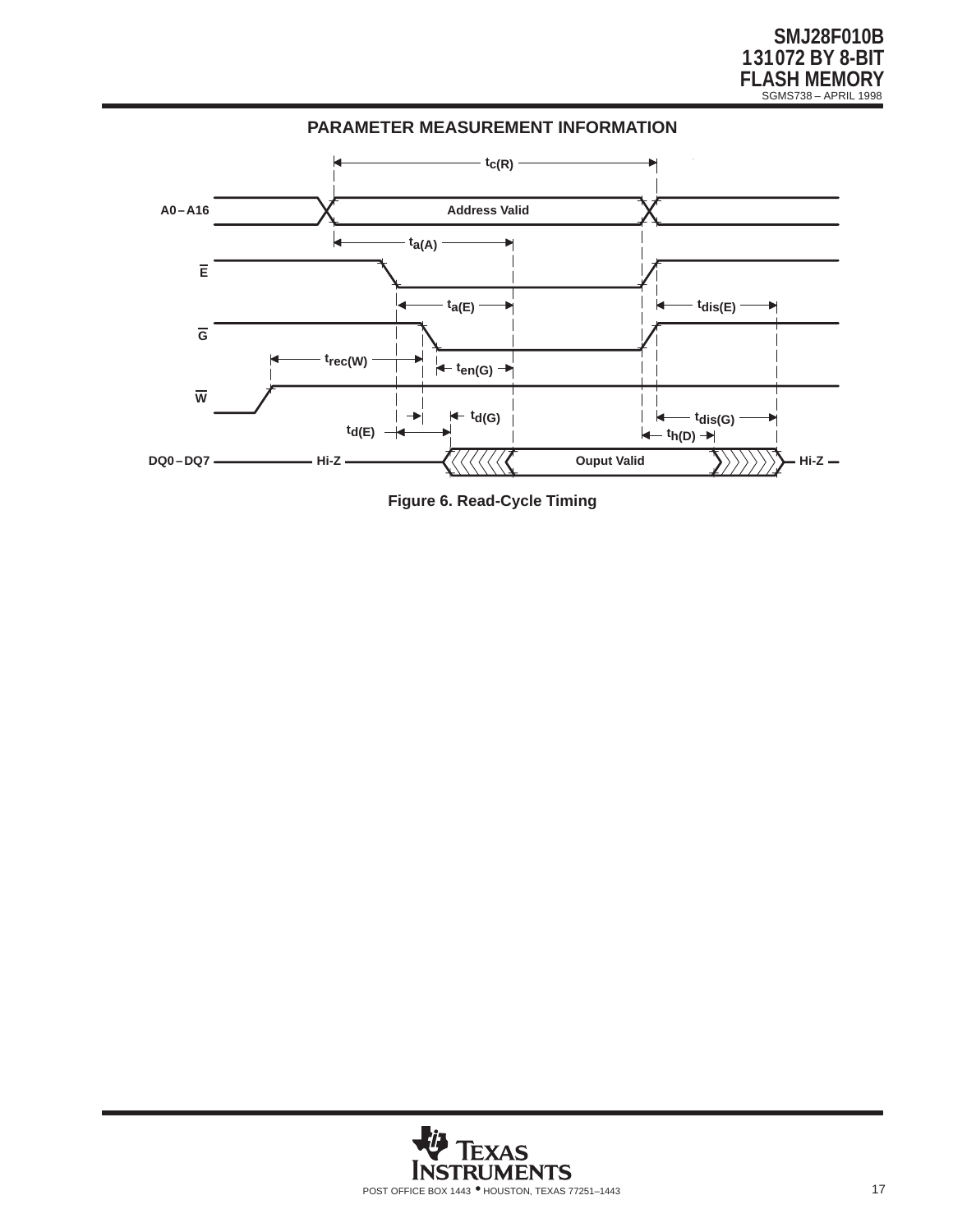

## **PARAMETER MEASUREMENT INFORMATION**



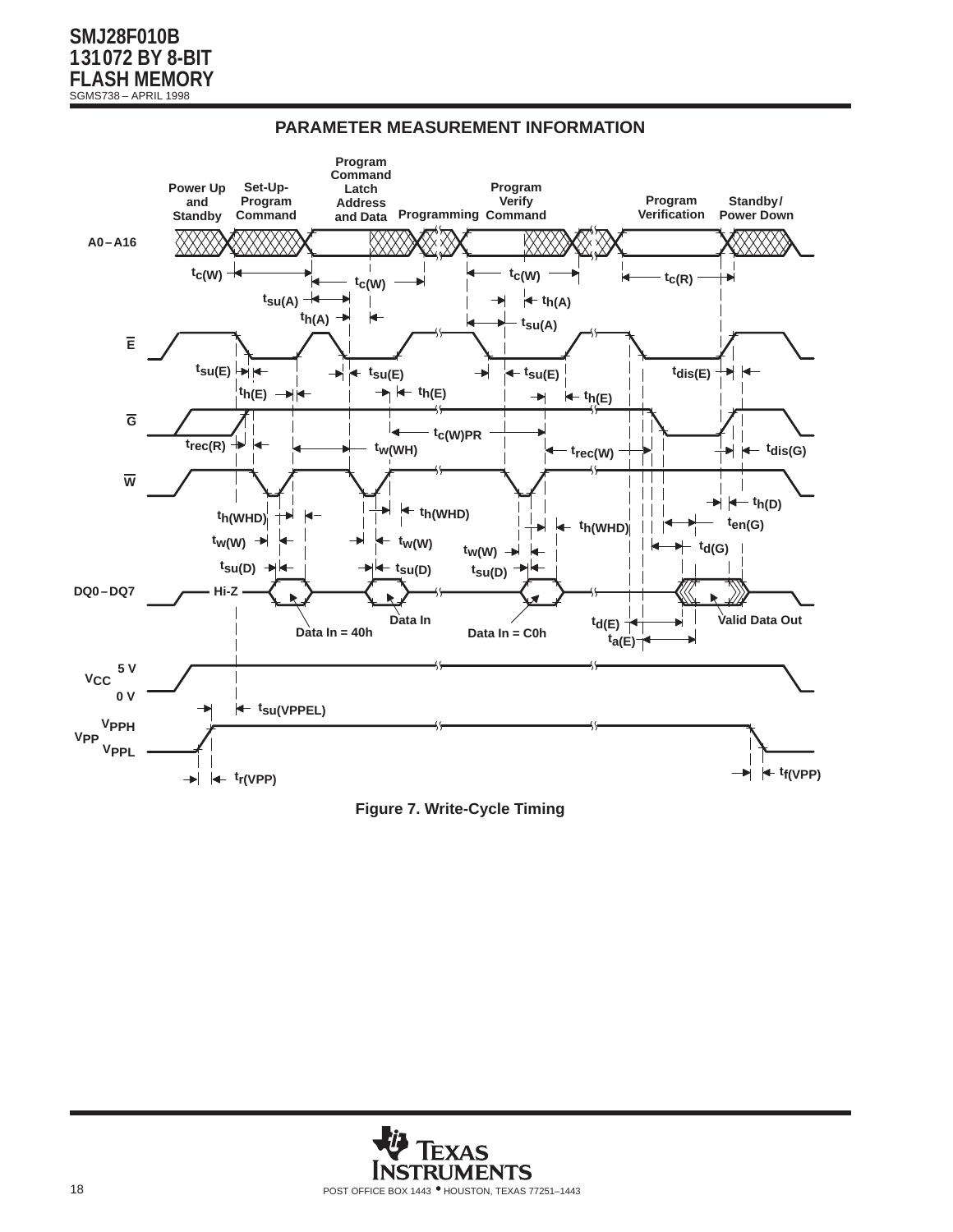



**Figure 8. Flash-Erase-Cycle Timing**

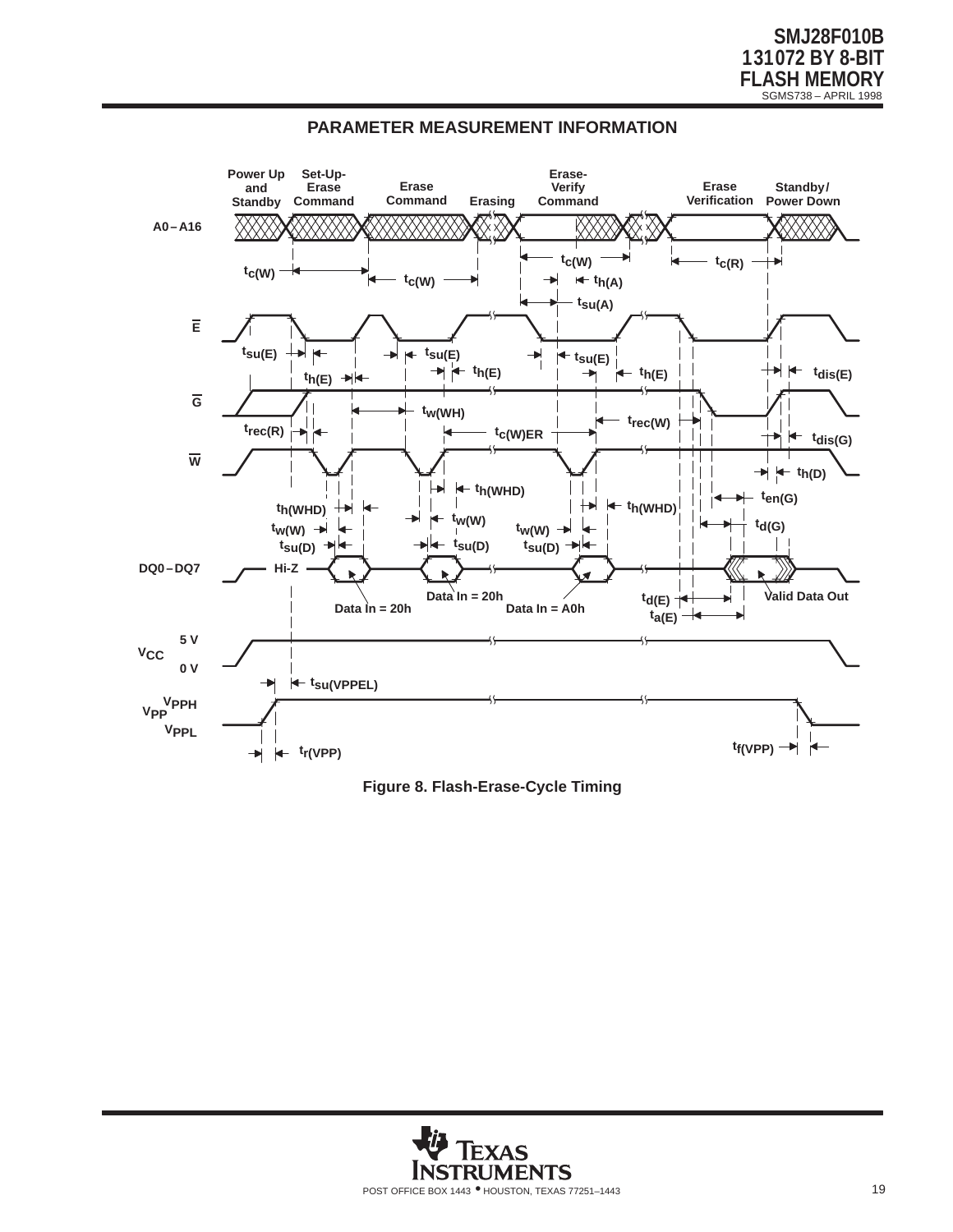

## **PARAMETER MEASUREMENT INFORMATION**

**Figure 9. Write-Cycle (Alternative E-Controlled Writes) Timing**

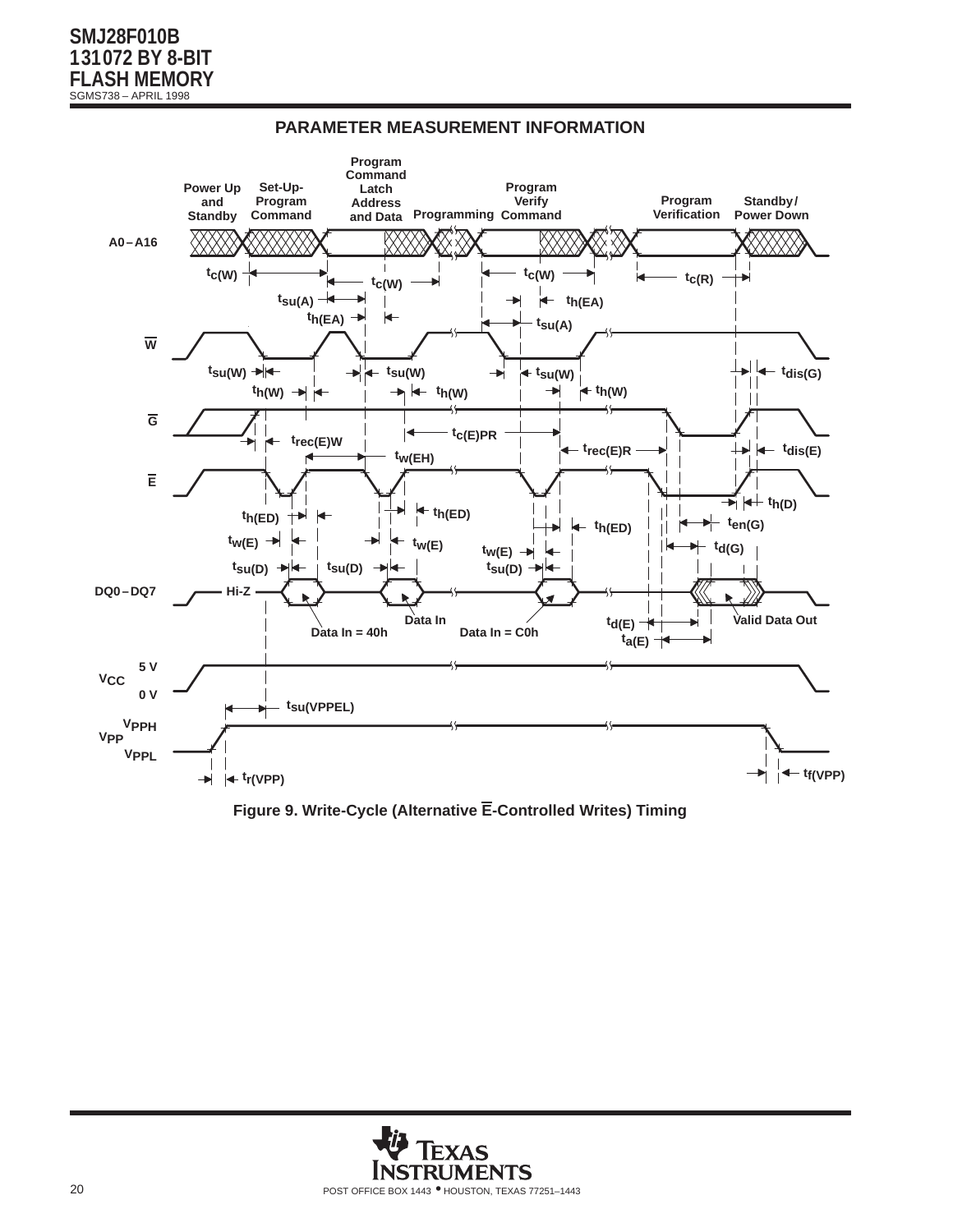## **MECHANICAL DATA**

#### **FE (R-CQCC-N\*\*) LEADLESS CERAMIC CHIP CARRIER**

**28 TERMINAL SHOWN**



NOTES: A. All linear dimensions are in inches (millimeters).

- B. This drawing is subject to change without notice.
- C. This package can be hermetically sealed with a metal lid.
- D. The terminals are gold plated.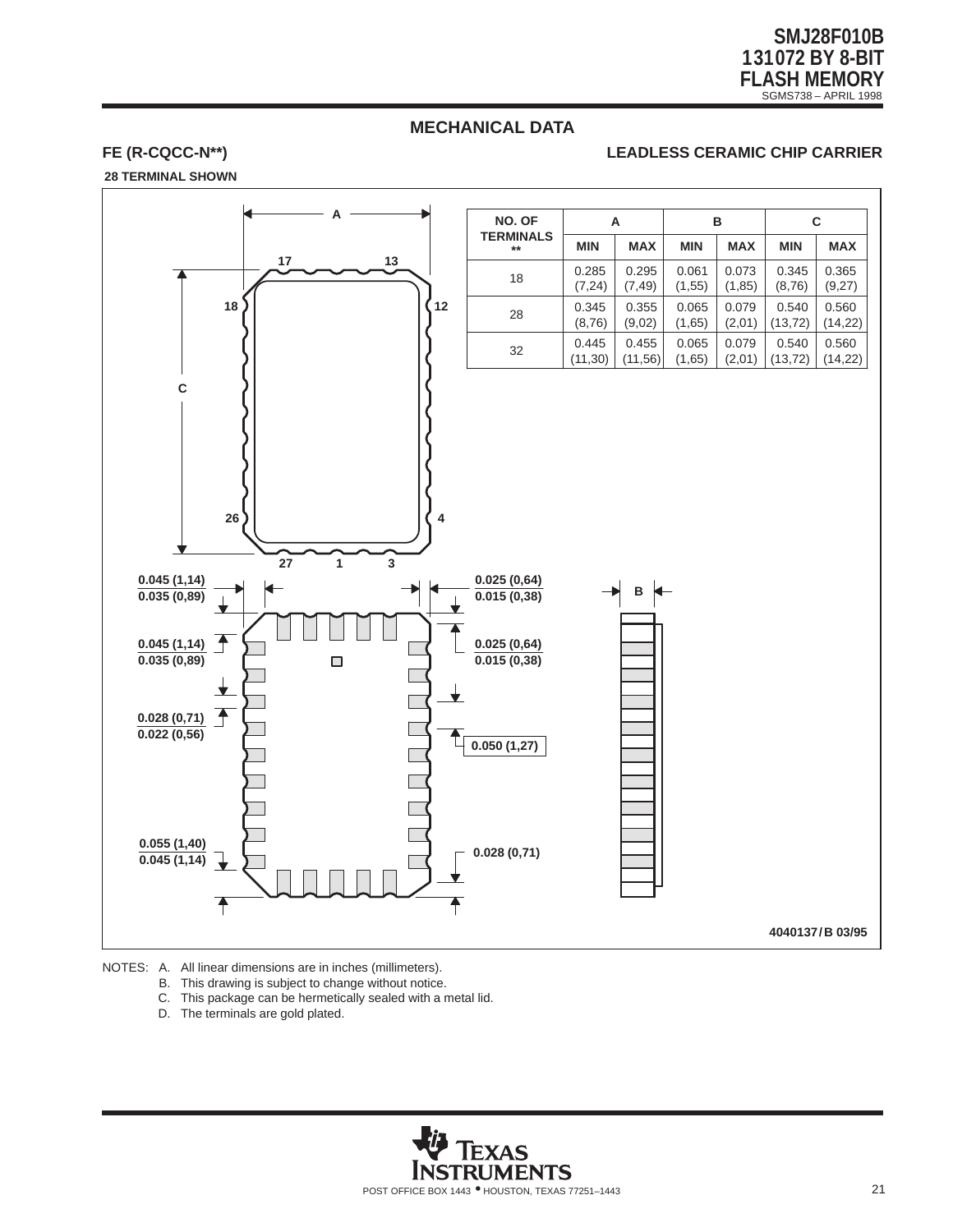## **MECHANICAL DATA**

#### **JDD (R-CDIP-T32) CERAMIC SIDE-BRAZE DUAL-IN-LINE PACKAGE**



NOTES: A. All linear dimensions are in inches (millimeters).

- B. This drawing is subject to change without notice.
- C. This package can be hermetically sealed with a metal lid.
- D. The terminals will be gold plated.